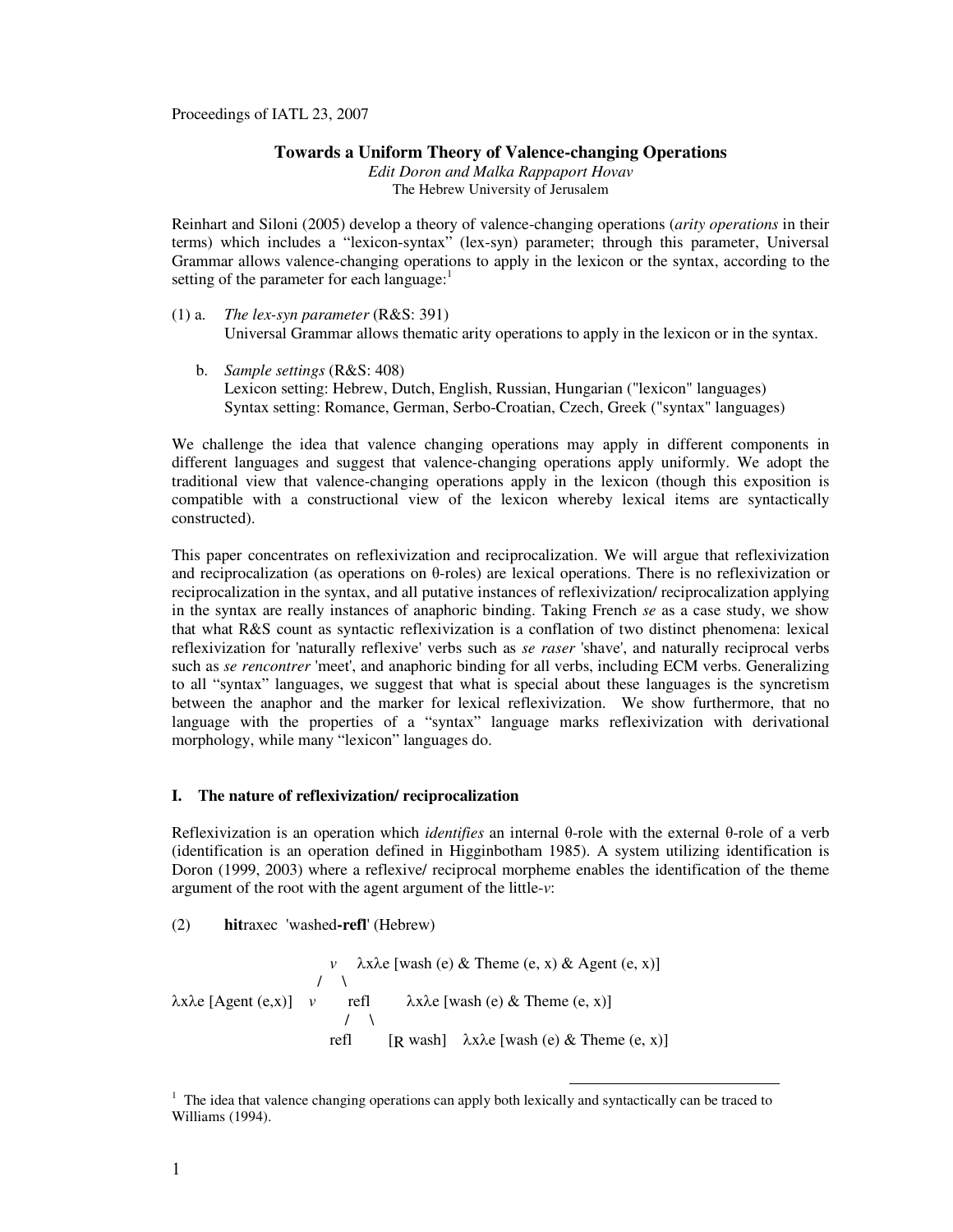R&S refer to the identification operation as "bundling" and adopt it for the analysis of reflexivization/ reciprocalization.<sup>2</sup> They allow this operation to apply either "in the lexicon" (on the verb's grid) or "in the syntax" (on unassigned θ-roles, at the point at which the external argument is merged). This choice is determined for each language, according to R&S, by the lex-syn parameter. In English, since the parameter is set to "lexicon", reflexivization of the verb *wash* results in a new verb, one with a single thematic role (the bundle Agent-Theme):

- (3) a. Verb entry: *wash*[Agent] [Theme]
	- b. Reflexivization output:  $wash_{[Agent\text{-}Thene]}$
	- c. Syntactic output: Max<sub>[Agent-Theme]</sub> washed
	- d. Interpretation: ∃e [wash(e) & Agent(e, Max) & Theme(e, Max)] (R&S: 401)

In French, on the other hand, the parameter is set to "syntax". Therefore, at the VP level there are still two separate roles, (see (b) below), but these are identified at [spec, IP]:

- (4) a. Jean se lave.
	- Jean SE washes 'Jean washes.'
	- b. VP: *se lave*[Agent], [Theme]
	- c. IP: Jean<sub>[Agent-Theme]</sub> se lave
	- d. Interpretation: ∃e [wash(e) & Agent(e, Jean) & Theme(e, Jean)] (R&S:404)

Crucially, the output of the operation is identical in both cases (see (3c) & (4c)), and is input to the same rules of interpretation (see (3d)  $\&$  (4d)), in which bundling is interpreted as conjunction.

R&S and Siloni (2001, 2005) list a number of characteristics which distinguish "lexicon" from "syntax" languages:

- (5) A language is of the "syntax" type if it has the following characteristics:
	- Reflexivization/reciprocalization is productive and not sensitive to the semantics of the verb (R&S: 410).
	- There is reflexivization/reciprocalization of causative and ECM predicates (R&S: 408).
	- Reflexivization/reciprocalization of the experiencer/benefactor is possible (R&S: 410-411), yielding a verb which is nevertheless transitive, i.e. assigns accusative Case (Siloni 2005).
	- Reflexive/reciprocal nominals are not attested (R&S: 409).
	- Plural reflexive verbs are consistently ambiguous with the reciprocal reading (Siloni 2001).
	- Discontinuous reciprocals are not generally available (R&S: 417).
	- Reciprocals allow a non-mutual interpretation (Siloni 2005).

This clustering of properties for "syntax" languages is said to follow from reflexivization applying in the syntax. We argue instead that these properties follow from analyzing the reflexive morpheme as an anaphor. If our account can be shown to have the same empirical coverage as that of R&S, then our theory, which recognizes only lexical reflexivization and anaphoric binding, is clearly superior to a system such as R&S's, which recognizes lexical reflexivization, syntactic reflexivization and anaphoric binding.

 $\overline{a}$ 

<sup>&</sup>lt;sup>2</sup> One problem is that this operation is incompatible with the view, also found in R&S, that thematic roles are feature clusters. If the agent role is the cluster [+c+m] and the theme role is [-c-m], it is unclear how they can "bundle" without clashing. Indeed, in all prior work by Reinhart, reflexivization was presented as "reduction of an internal role" and the output of this rule was represented as a predicate with a [+c+m] thematic role which results from the elimination of the internal thematic role, as in (i):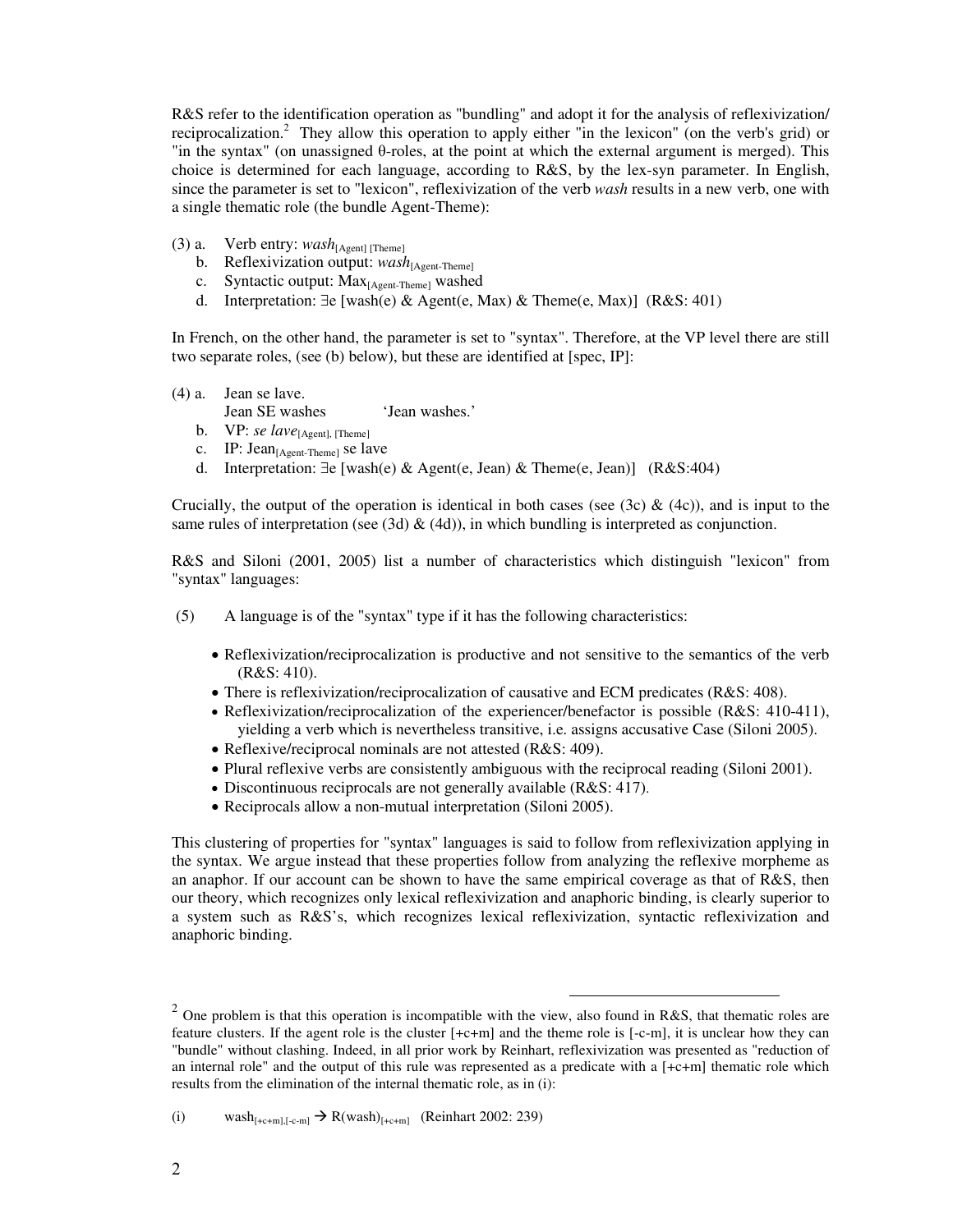We begin with a study of French *se*, showing that in many cases, it is best analyzed as an anaphoric clitic and that all the properties which are assumed to follow from the syntactic application of reflexivization, follow as naturally, if not more naturally, from assuming that *se* is an anaphor. We are aware of the fact that this type of analysis has been rejected since Grimshaw (1981) and Burzio (1986), and we will counter the arguments brought up by these authors in section V below.

## **II. French** *se* **as an Anaphor**

If *se* is an anaphor, its productivity is accounted for immediately; anaphors are not selected by individual predicates. It also follows that it is impossible to nominalize verbs with an anaphor, as nominalization applies to the verb, but not to the verb together with an argument (in section IV, we show that it is possible to nominalize lexically reflexive verbs, even in French). The fact that all verbs can in principle be interpreted either as reflexive or reciprocal in "syntax" languages (if that language uses anaphoric binding for both reciprocals and reflexives) is also immediately explained. This of course follows from analyzing *se* as an anaphor, since the particular interpretations of the anaphor are not selected by particular predicates. For example, *s'embrasser* 'SE+kiss' in French is ambiguous; it can be interpreted as either reciprocal or reflexive, unlike its translation equivalents in Hebrew and English.

We have just demonstrated that some of the properties which follow from the syntactic reflexivization approach will follow from our approach as well. We now show that the analysis of *se* as an anaphor is empirically superior to the analysis of *se* as marking syntactic reflexivization (aside from being a simpler analysis to be preferred by Occam's razor), because some of the characteristics of "syntax" reflexivization actually do not follow from the syntactic application of the operation of bundling, but do follow from analyzing the reflexive morpheme as an anaphoric clitic.

First, the fact that *se* is only bound by a(n underlying) subject is a stipulation on the θ-bundling approach: "syntactic bundling takes place upon the merger of an external θ-role" (R&S: 403). On our account this is explained: only the subject is structurally high enough to bind a clitic attached to the inflectional head of the clause, e.g. the auxiliary in (6a). In contrast, a full lexical anaphor can be bound by a non-subject argument, because it occupies a VP internal position, as in (6b).

- (6) a. Jean s'est montré l'enfant. Jean SE is shown the child
	- i. possible interpretation: Jean<sub>i</sub> showed the child to himself<sub>i</sub>.
	- ii. impossible interpretation: Jean showed the child to himself.  $(R&S 2005:412)$
	- b. Sur cette photo Jean n'a montré les enfants qu'à eux-mêmes on this picture Jean not has shown the children but to themselves 'On this photo Jean didn't show the children except to themselves.' (R&S 2005:412)

Similarly, the derived subject of a passive clause cannot bind *se* since it has a trace below *se* (Wehrli 1986), but it can bind an indirect object anaphor. For R&S (407), this again depends on the stipulation that syntactic bundling takes place upon the merger of an *external* θ-role, which of course does not occur in a passive sentence:

(7) a.  $*$  Jean<sub>i</sub> se<sub>i</sub> décrit par sa femme Jean SE will-be described by his wife b. Jean sera décrit<br>Jean will-be described à lui-même<sub>i</sub> par sa femme to himself by his wife 'Jean will be described to himself by his wife.' (Kayne 1975: 375)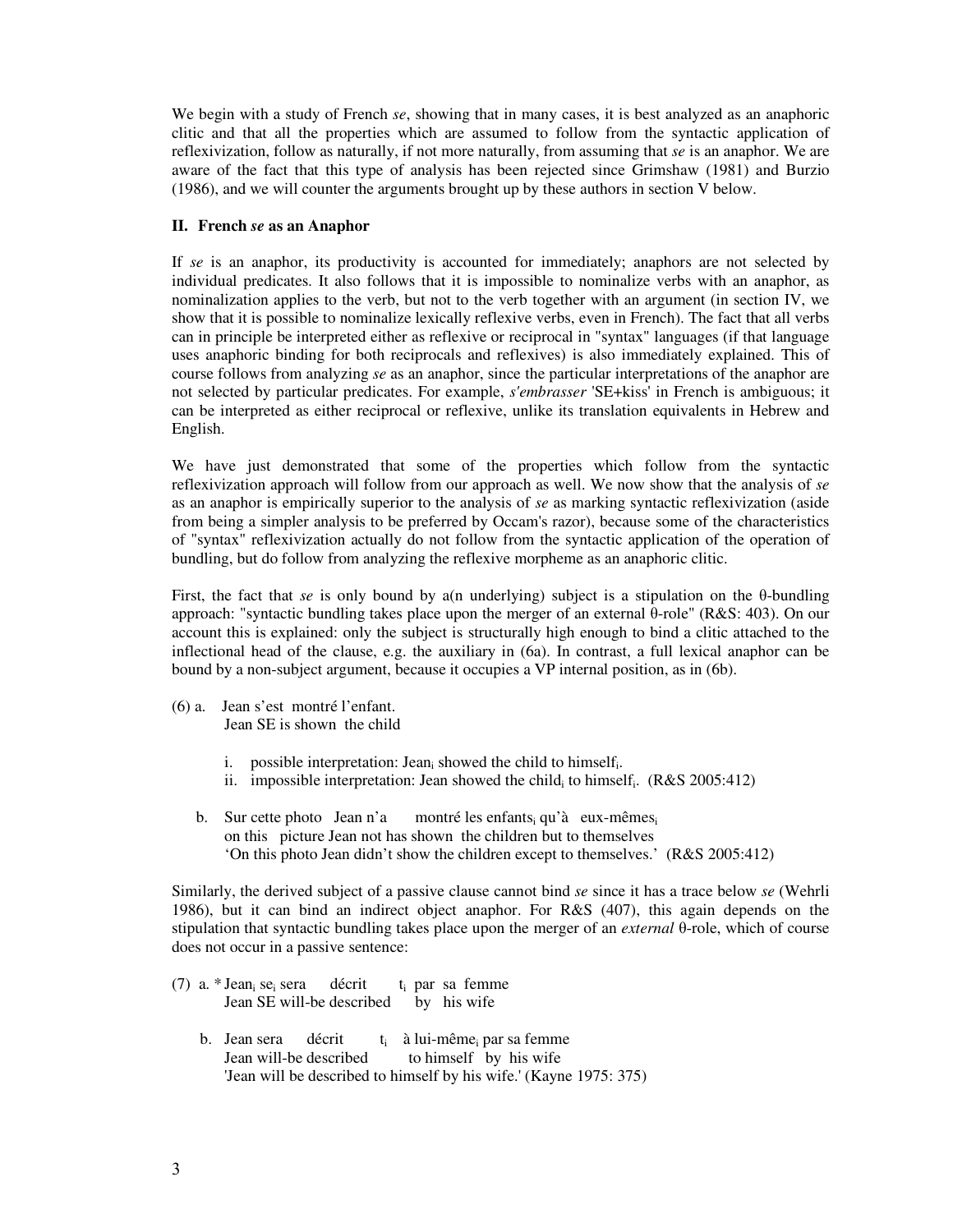Second, it is a fact about pronominal elements in French that they occur as clitics in object position, but strong pronouns as objects of prepositions. So, the pronominal clitic *me* is the variant of the first person pronoun *moi* for object position, *te* for the second person *toi*, etc. In line with this generalization, *se* is the clitic variant of the anaphor *soi*, which, for reasons that need not concern us here, has practically fallen out of use, and has been replaced in most contexts by *lui-même.* In fact, R&S (407;412) recognize *lui-même* as a reflexive anaphor in French, (as in (6b) and (7b) above).<sup>3</sup> This anaphor has a defective distribution. It can appear as the object of a preposition, but not in object position, where, instead, *se* appears:

- (8) a. Jean-Pierre a parlé de lui-même JP has spoken of himself
	- b. Jean-Pierre a discuté avec lui-même JP has argued with himself
- (9) a. \*Jean-Pierre a dénoncé lui-même JP has denounced himself
	- b. Jean-Pierre s'est dénoncé JP SE is denounced 'Jean denounced himself.'

On R&S's approach, which does not recognize *se* as an anaphor, the reflexive anaphor has a peculiar distribution in that it appears only as the object of a preposition but nowhere else. Furthermore, the parallel with the complementary distribution between the full pronoun and the clitic which we find with personal pronouns is not captured.

There is one crucial difference between *se* and *lui-même*. The former, as a clitic, cannot be focused, and therefore needs to appear along with *lui-même*, when in focus:

- (10) Jean-Pierre s'est dénoncé lui-même JP SE is denounced himself
	- i. 'Jean-Pierre denounced himself, it was not others who denounced him.'
	- ii. 'Jean-Pierre denounced himself, he did not denounce others.' (Labelle 2007)

Note, crucially, that (10) cannot be understood without focus; it is not available simply as the grammatical variant of (9a). Rather, the grammatical variant of (9a) is (9b), the sentence with the anaphor *se*. We assume, then, that *lui-même* is the variant of the anaphor when it appears in oblique position. In addition, it is capable of focus. In object position, its variant is *se*, but since *se* is not able to bear focus, it must appear with *lui-même* when in focus.

Third, the bundling account does not predict the very possibility of focusing the internal argument in cases of syntactic reflexivization. Under R&S's analysis, the internal θ-role of a syntactically reflexivized verb is not discharged in the syntax: it is carried along until the [spec, IP] position and then bundled with the external argument. Therefore, it should not at all be possible to focus the internal argument of such a verb, just as it is impossible to focus the unrealized object in *John ate*, or the unrealized agent in *John was seen*. However, not only the agent of a reflexive verb can be focused in French, the patient of a reflexive can be focused too (with the addition of *lui-même*), as we have just seen.

 $\overline{a}$ 

<sup>&</sup>lt;sup>3</sup> The status of *lui-même* is in dispute; R&S, following Zribi-Hertz 1995, consider it an anaphor, but others consider it an emphatic pronoun (Kayne 1975: 347). We need not settle this matter here. The important point is that on R&S's analysis, there is no non-emphatic anaphor in object position in French.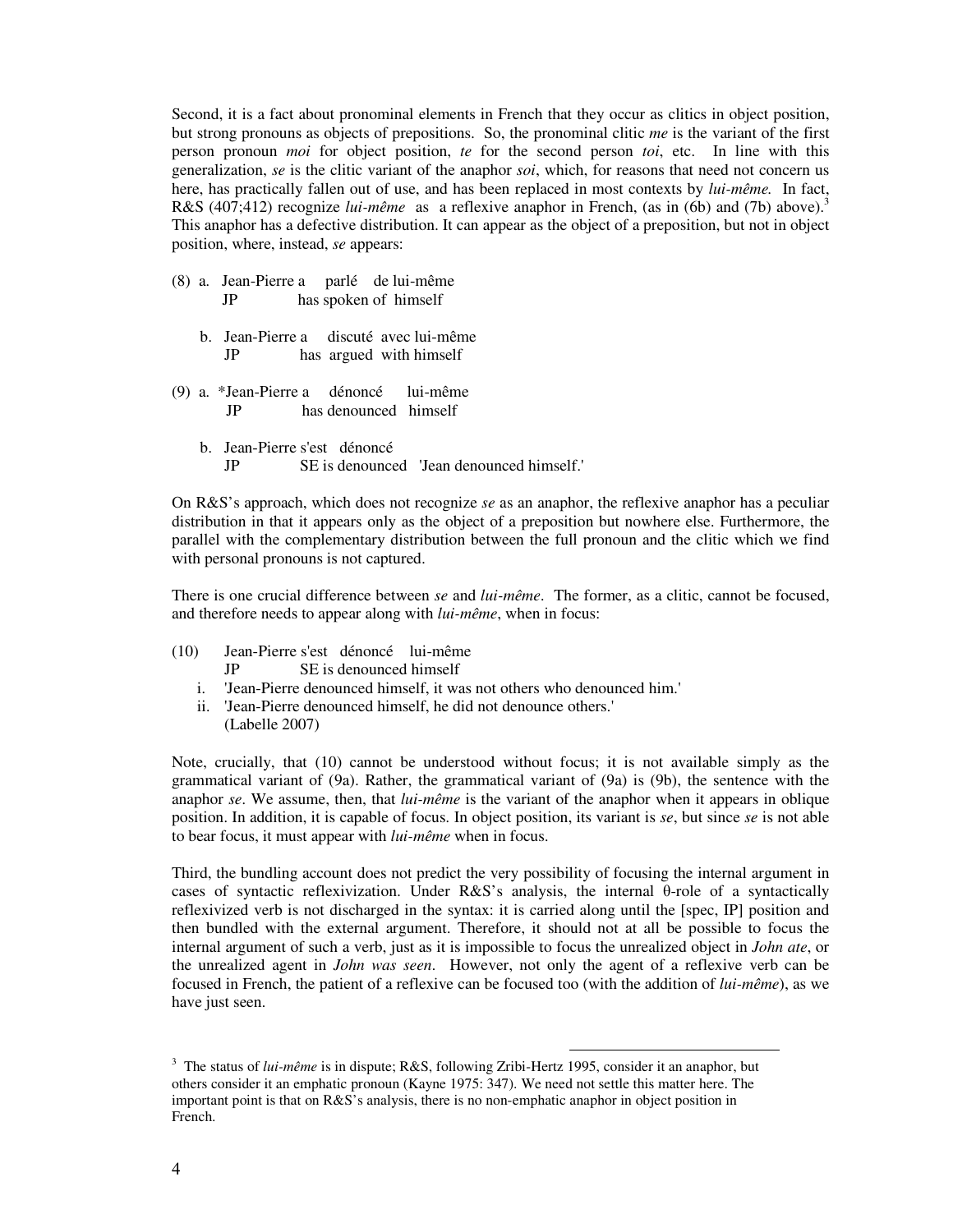It is useful to compare the French examples with corresponding sentences in English and Hebrew, which uncontroversially have lexically reflexive verbs. In these languages, the internal argument of a reflexivized verb is not available for focus (unless an anaphor is used).

- (11)a. John doesn't shave (by himself) (someone else shaves him; focus on subject only) b. John does not shave himself. (he shaves someone else; focus on object)
- (12)a. dani lo mitgaleax (be-acmo) dani NEG shave-refl (by-himself) 'Dani doesn't shave (by himself).' (someone else shaves him; focus on subject only)
	- b. dani lo megaleax et acmo dani NEG shave acc himself 'Dani does not shave himself.' (he shaves someone else; focus on object)
- (13) Jean-Pierre ne se rase pas lui-même JP NEG SE shaves himself (both meanings (a) and (b) above available) (Labelle 2007 based on Rooryck and Vanden Wyngaerd 1999:5 (26b))

With English and Hebrew lexical reflexives, the object position is not available for focus, since it is not there. Our analysis of French, however, predicts the possibility of focus for this argument, since it is analyzed as an instance of anaphoric binding. Analyzing the French case of reflexivization as applying in the syntax will not help here, since, according to R&S the internal θ-role is never discharged to a syntactic position, even in cases of syntactic reflexivization.

The fourth argument for the analysis of French *se* as an anaphor comes from its behavior under ellipsis. It is well-known that in simple clauses French *se* only allows a sloppy reading under ellipsis and allows neither a strict nor a remnant reading (Bouchard 1984, Dechaine and Wiltschko 2002):

- (14) Marie se regarde et son chat aussi Marie SE looks-at and her cat too
	- a. 'Marie looks at herself, and her cat looks at itself.' (sloppy reading)
	- b. \* 'Marie looks at herself, and her cat looks at her too.' (strict reading)
	- c. \* 'Marie looks at herself, and she looks at her cat too.' (remnant reading)

This is due to the fact that the predicate *se regarde* in the first conjunct is semantically a reflexive predicate. This is true whether we consider *se* here a marker of reflexivization or a reflexive anaphor. Even if *se* is interpreted as an anaphor, it is clearly a SELF anaphor in the terminology of Reinhart and Reuland (1993), since it is a co-argument of its antecedent. The predicate in the two conjuncts of (14) is thus (15a), interpreted as in (15b) whether we assume reflexivization or reflexive anaphora:

 $(15)a.$  [ $VP$  look-at SELF] b.  $\lambda x$  [x looks-at x]

This predicate is also present in the logical form of the second conjunct, thus only yielding a sloppy reading. $4$ 

However, what hasn't been noticed yet is that the remnant reading is available with bare ellipsis in ECM contexts and in causative constructions:

<sup>4</sup> The English sentence *John saw himself and his cat too* does not have a remnant reading any more than (14) does, but it has a reading equivalent to the remnant reading, obtained by NP conjunction, which is not available in French, since an NP cannot be coordinated with the nonadjacent clitic.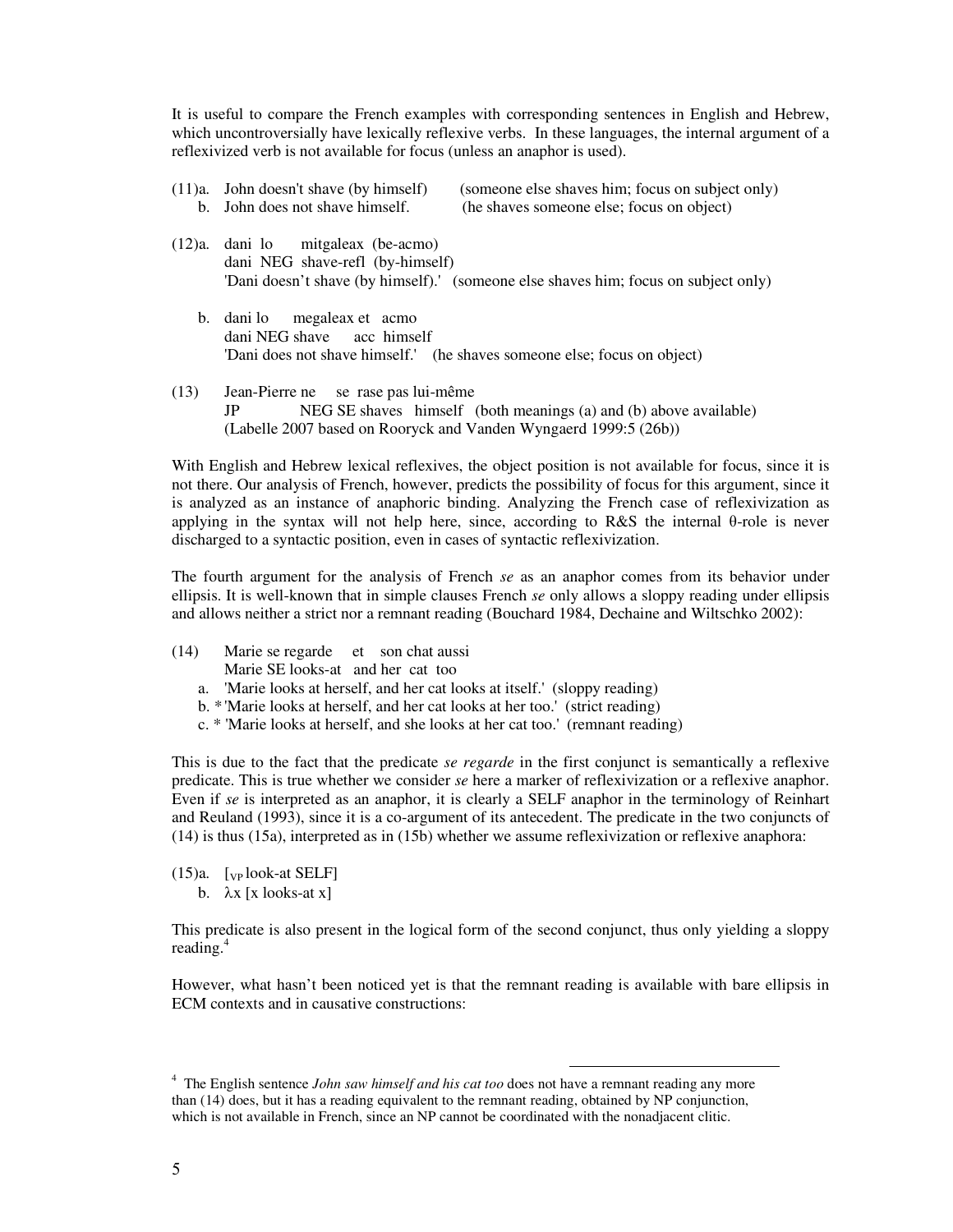- (16) Paul se trouvait bête et sa soeur aussi Paul SE considered stupid and his sister too
	- a. 'Paul considered himself stupid, and his sister considered herself stupid.' (sloppy)
	- b. \* 'Paul considered himself stupid, and his sister considered him stupid too.' (strict)
	- c. 'Paul considered himself stupid, and he considered his sister stupid too.' (remnant)
- (17) Marie se fera vacciner et sa soeur aussi Marie SE will-make vaccinate and her sister too
	- a. 'Marie will have herself vaccinated, and her sister will have herself vaccinated.' (sloppy)
	- b. \* 'Marie will have herself vaccinated, and her sister will have her vaccinated too.' (strict)
	- c. 'Marie will have herself vaccinated, and Marie will have her sister vaccinated.' (remnant)

The availability of the remnant reading, (16c) and (17c), indicates that *se* can be interpreted as an argument which is not a SELF anaphor, i.e. which does not yield a semantically reflexive predicate. Assuming this argument is an anaphoric pronoun, labeled SE in Reinhart and Reuland (1993), the first conjunct of (16) can be represented by two *different* predicates. These are shown in (18a) and (19a), with their interpretations in (18b) and (19b) respectively:

- $(18)a.$  [vp consider [SELF stupid]]
	- b.  $\lambda x$  [x consider [x stupid]]
- $(19)a.$  [<sub>VP</sub> consider [SE stupid]]
	- b.  $\lambda y \lambda x$  [y consider [x stupid]]

By copying the predicate in (18b) to the second conjunct of (16), we get the sloppy reading (16a), but not the strict reading (\*16b). Copying the predicate which is derived by applying (19b) to *Paul*, we get the remnant reading (16c). The availability of this latter reading depends on the interpretation of *se* as a SE anaphor, i.e. as an anaphoric *pronoun*. As is well known since Everaert (1986), SE anaphors are not allowed to be co-arguments of their antecedents, which is why we cannot analyze *se* as a SE anaphor in (14), and no remnant reading is available there. Everaert showed that the SE anaphor *zich* in Dutch appears in the subject of the complement of an ECM verb, but not as the object of that verb (where only the SELF anaphor *zichzelf* is permitted):

- (20)a. \* Jan hoorde zich John heard SE
	- b. Jan hoorde [zich zingen] John heard [SE sing]
- (21)a. Jan hoorde zichzelf Jan heard himself
	- b. Jan hoorde [zichzelf zingen] Jan heard [himself sing]

The different interpretations of *se* in local and nonlocal contexts depend on its double interpretation as SE and SELF anaphor, which is not phonologically marked in French, unlike the case of Dutch and other languages. Yet, the existence of a SE anaphor interpretation, demonstrated by the presence of the remnant reading in (16) and (17), shows that it is possible to interpret *se* as an argument of a predicate which is not a reflexive predicate.<sup>5</sup>

 $\overline{a}$ 

(i) On ne doit pas dire aux gens de parler de soi

'One shouldn't tell people to speak about one' (Kayne 1975: 349 ex. 23)

<sup>5</sup> Kayne 1975: 349 notes that the strong form *soi* corresponding to *se* has can have a long distance antecedent: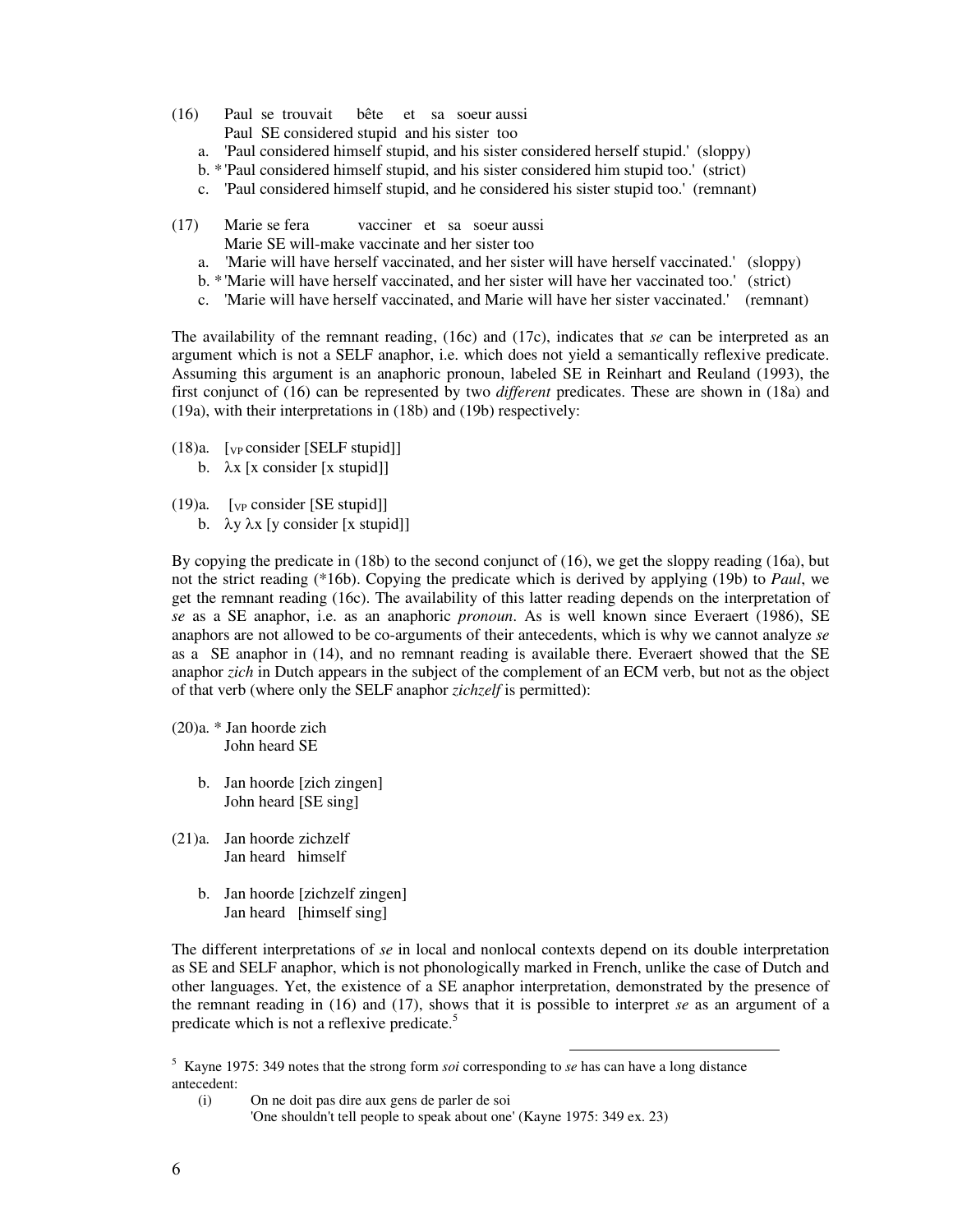Fifth, the syntactic reflexivization approach makes the wrong predictions with respect to the interpretation of *se* in what has been called 'statue' or 'Mm. Tussaud' environments. Lexical reflexives cannot in general be used when there is a relation between a person and some image of that person (Jackendoff 1992, Lidz 2001, Doron 2003, among others). Doron (2003: 58) notes for Hebrew that in this environment "if Dani were to wash a statue of himself, it would be barely possible to say (22a), but it would be totally impossible to describe this situation with (22b)":

- (22)a. dani raxac et acmo Dani washed acc himself
	- b. dani hitraxec Dani washed-refl

However, in French we CAN use *se* in these environments:

- (23)a. Marie s'est reconnue sur la photo Marie SE was recognized on the photo 'Marie recognized herself in the photograph.'
	- b. Dorian Gray se voyait dans la peinture tel qu'il aurait dû être. Dorian Gray SE saw in the painting as he should have been (Labelle 2007, based on Rooryck and Vanden Wyngaerd 1999:5 (14b))

This should be as impossible in French according to the θ-bundling approach as it is in the Hebrew (24) below. If a reflexive verb has one argument only, it cannot be both an individual and a statue (or a painting), irrespective of whether the reflexive verb is reflexivized in the syntax or in the lexicon.

(24) ruti hizdahata (\* ba-tmuna) Ruti identified-refl (\* in the picture) 'Ruti identified herself.'

Sixth, the interpretation possibilities for reciprocals in French, which are different from those available to clear lexically derived reciprocals, can only follow from an analysis with anaphoric binding but not with θ-bundling, as we now show.

Siloni (2005) notes the contrast below between French and Hebrew:

- (25)a. Jean et Marie se sont embrassés cinq fois Jean and Marie SE were kissed five times 'Jean and Marie kissed five times.'
	- b. dan ve-dina hitnašku xameš pe'amim Dan and Dina kissed-recipfive times 'Dan and Dina kissed five times.

(25a), the output of "syntactic" reciprocalization, can receive an interpretation in which there were ten nonmutual kissing events, whereas (25b) can only be interpreted as describing five mutual kissing events. However, since, as was shown in (3-4) above, θ-bundling in the syntax and in the lexicon have the same semantic representation, it is unclear how applying bundling in the syntax will derive

 $\overline{a}$ 

Kayne 1975 actually presents this example as a problem for the view that *soi* and *se* are variants of the same lexical item, since he considers *se* as being clause-bound. Yet Kayne (2000b: 149-150) proposes that *se* should be interpreted as pronominal.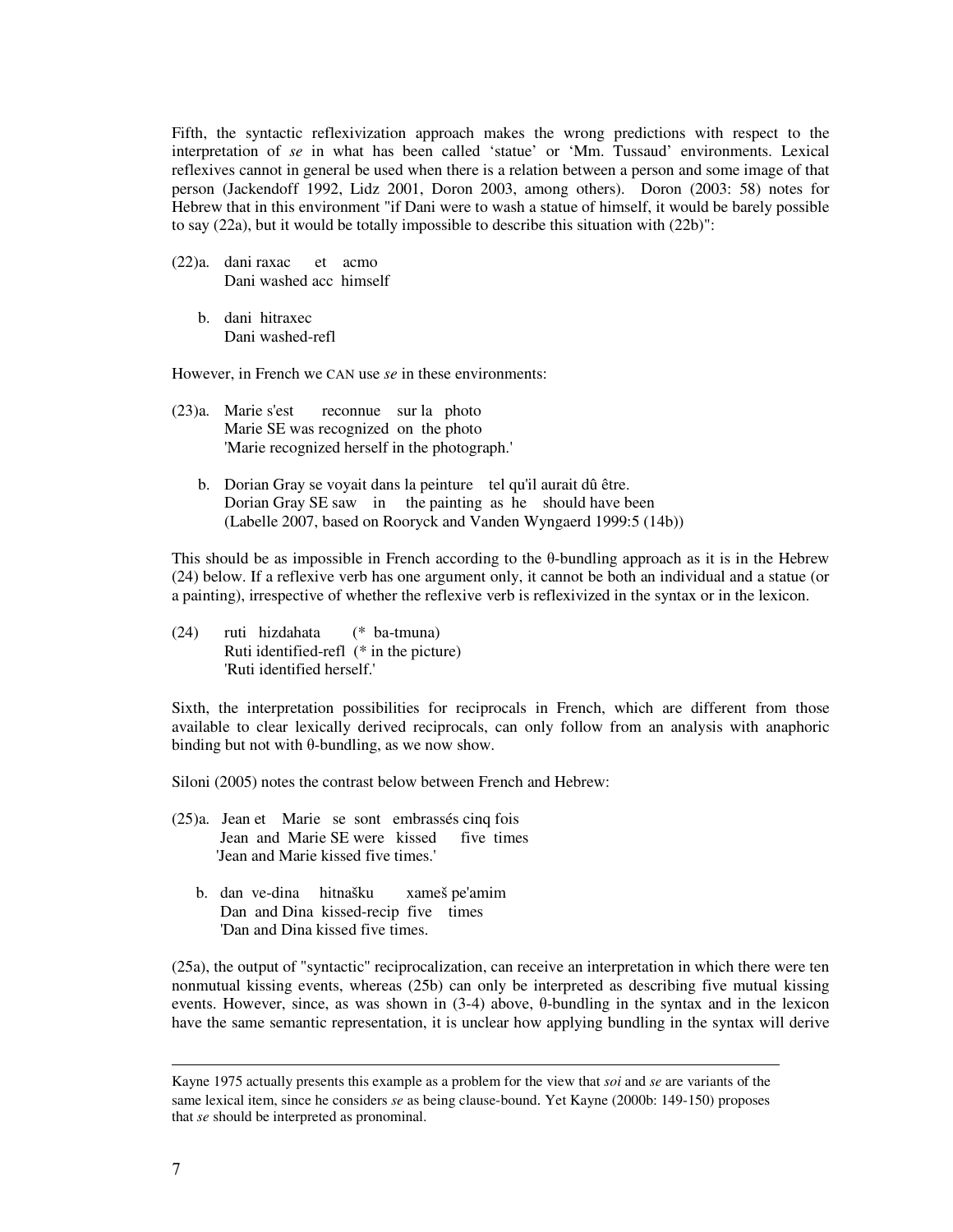this reading. On the other hand, the nonmutual reading follows from *se* also being an anaphor, similarly to  $(26)$ :<sup>6</sup>

(26) John and Mary kissed each other five times (can mean John kissed Mary five times and Mary kissed John five times, on distinct occurrences)

Siloni (2005) also suggests that French reciprocals with *se* are different from full DP anaphoric reciprocal expressions (such as the Hebrew reciprocal in (27b)), in that they cannot scope over a higher verb, thus unable to rescue (27) from being self-contradictory:

- (27)a. #Pierre et Jean ont dit qu'ils se sont vaincus à la finale. Pierre and Jean have said that they SE are defeated in the final (Siloni 2005:5b)
- cf. b. dan ve ran amru še-hem nicxu exad et ha-šeni ba-gmar Dan and Ran said that-they defeated each other in+the-final 'Dan and Ran said that they defeated each other in the finale' (Siloni 2005:4b)

However, our informants have provided us with examples in which French *se* acts just like an anaphor in this regard. In the following sentence, the most natural reading is one in which Jean and Marie each want to kill the other, without themselves being killed. Therefore, the most natural interpretation does involve the reciprocal scoping over the higher verb.<sup>7</sup>

(28) Jean et Marie voulaient se tuer Jean and Marie wanted SE kill 'Jean and Marie each want to kill the other.' (not necessarily mutual killing)

Finally, Dimitriadis (2004) and Siloni (2005) show that reciprocals in "syntax" languages cannot be used in the discontinuous construction:

- (29)a. Marie et Jean se sont embrassés Marie and Jean SE were kissed 'Marie and Jean kissed.'
	- b.\* Marie s'est embrassé avec Jean Marie SE was kissed with Jean

While Siloni (2005) notes this, and uses discontinuous reciprocals as a diagnostic of lexical reciprocals, no explanation for this fact is offered. This distribution follows directly, however, from *se* being an anaphor. (29b) is ungrammatical because the reciprocal clitic c-commands one of its antecedents.

Summing up, we have claimed that the properties of French *se* are better explained by analyzing it as an anaphoric clitic and not the output of the syntactic application of θ-bundling. In the next section, we generalize this to all languages which have been claimed to choose the "syntax" setting in the lexsyn parameter. More specifically, we will claim that the lex-syn parameter is an artifact of the type of morphology utilized by the various languages to mark reflexivization.

 $6\,$  In IV below, we account for why the mutual reading is more salient in (25a) after all. As we show in IV, since *s'embrasser* is a naturally reciprocal predicate, (25a) has a second reading involving lexical reciprocalization.

<sup>7</sup> We conjecture that the scoping of the reciprocal depends on the infinitival inflection of the embedded verb, and is impossible with the finite embedded construction in (27a), which is why it is contradictory. We are not convinced that  $(27b)$  is not likewise contradictory.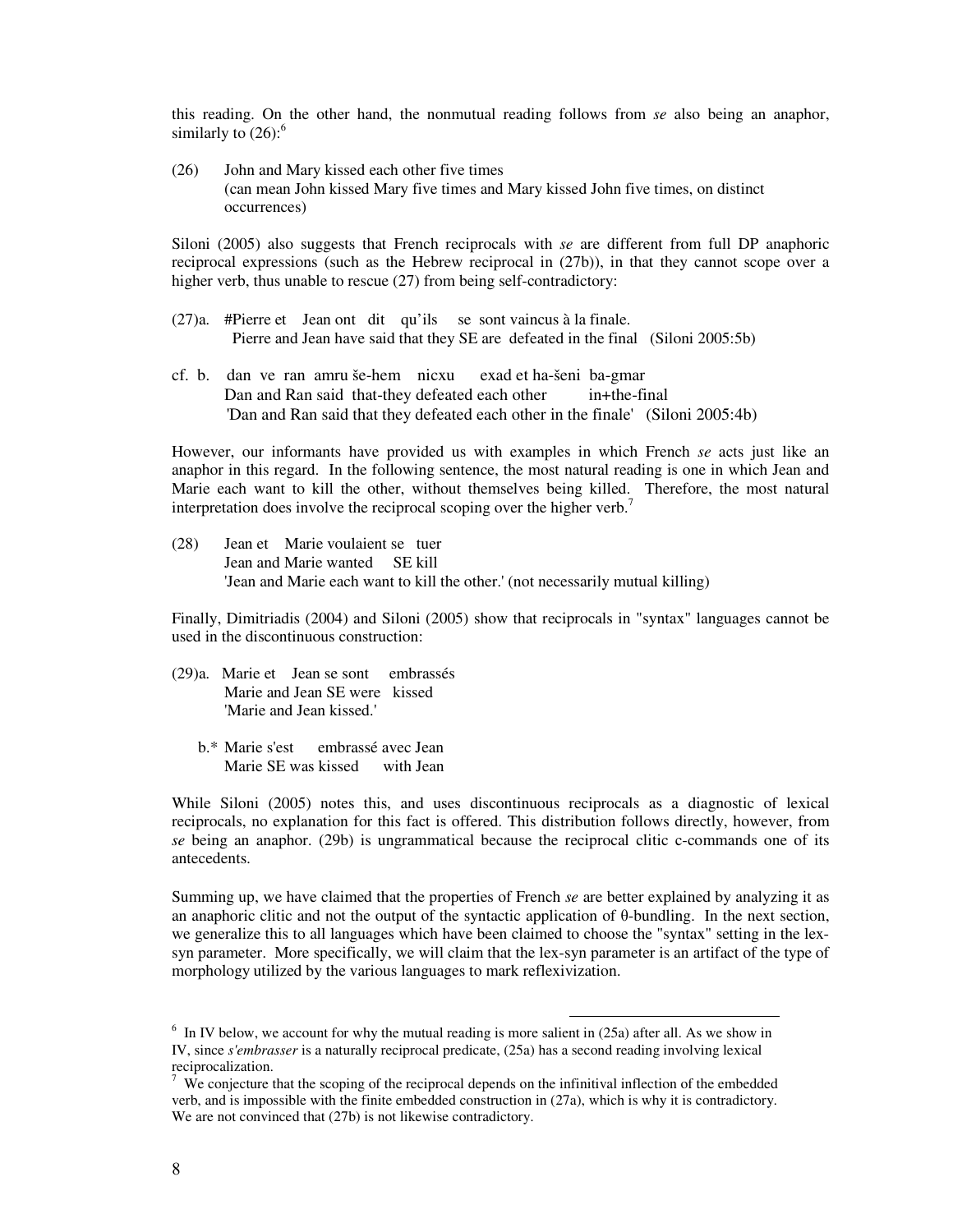## **III. Morphology and the Lex-Syn Parameter**

It is rather striking that most of the languages cited as "syntax" languages in (1) above, mark reflexive predicates with a reflexive pronominal element, and that most "lexicon" languages utilize derivational morphology to mark reflexive predicates. We suggest, in fact, that this morphological distribution is principled and that *all* languages which show properties of what R&S call "syntax" languages, are languages in which the reflexive morpheme is a pronominal element: e.g. French, German, Serbo-Croatian and Czech, and no language which marks reflexivization by derivational morphology (including lack of overt marking) such as English, Hebrew and Hungarian, will show these properties.

R&S cite Greek as a "syntax" language, though reflexive marking is derivational. This is a challenge to our just stated correlation. However, we now bring evidence that Greek actually has the properties of lexical reflexivization, and does not have any of the characteristics of "syntax" languages cited above. First, many verbs do not allow morphological reflexives. Unlike (30a), the only interpretation of the Nact verb in (30b) is passive:

- (30)a. I Maria xtenizete kathe mera the Maria combs.NACT.3SG every day 'Maria combs herself every day.'
	- b. O Yanis katastrafike the Yanis destroyed.NACT.3SG 'Yanis was destroyed.' (Embick 2004: 143)

This goes counter to the first property listed in (5) above. Second, there is no reflexivization across sentences, rather the Non-active morphology on the following ECM verb is interpreted as passive:

(31) Theorise Amerikanidha? consider.NACT.2SG American.F.NOM 'Are you considered American?' (Papangeli 2004)

According to our informants, the sentence only has a passive reading (though Papangeli claims it also has a reflexive reading: 'Do you consider yourself American?'). A passive ECM verb, as opposed to a reflexivized ECM verb, does not pose a challenge to a lexical analysis, since all it involves is the lexical "suppression" of the external thematic role, which is an argument of the verb and not of its complement clause.

Furthermore, with other typical ECM predicates such as *see* and *hear*, reflexivize morphology is impossible altogether (Artemis Alexiadou, Melita Stavrou p.c.). Third, discontinuous reciprocals are available, unexpected in a "syntax" language:

- (32)a. O Yanis kje i Maria filithikan the John and the Mary kissed.NACT.3PL 'John and Mary kissed.'
	- b. O Yanis filithike me ti Maria the John kissed.NACT.3SG with the Mary 'John and Mary kissed.' (Dimitriadis 2004)

This may not be a conclusive argument, since Siloni (2005) allows for lexical reciprocals in "syntax" languages, as long as they denote symmetric events (but she disallows lexical *reflexives* in "syntax" languages).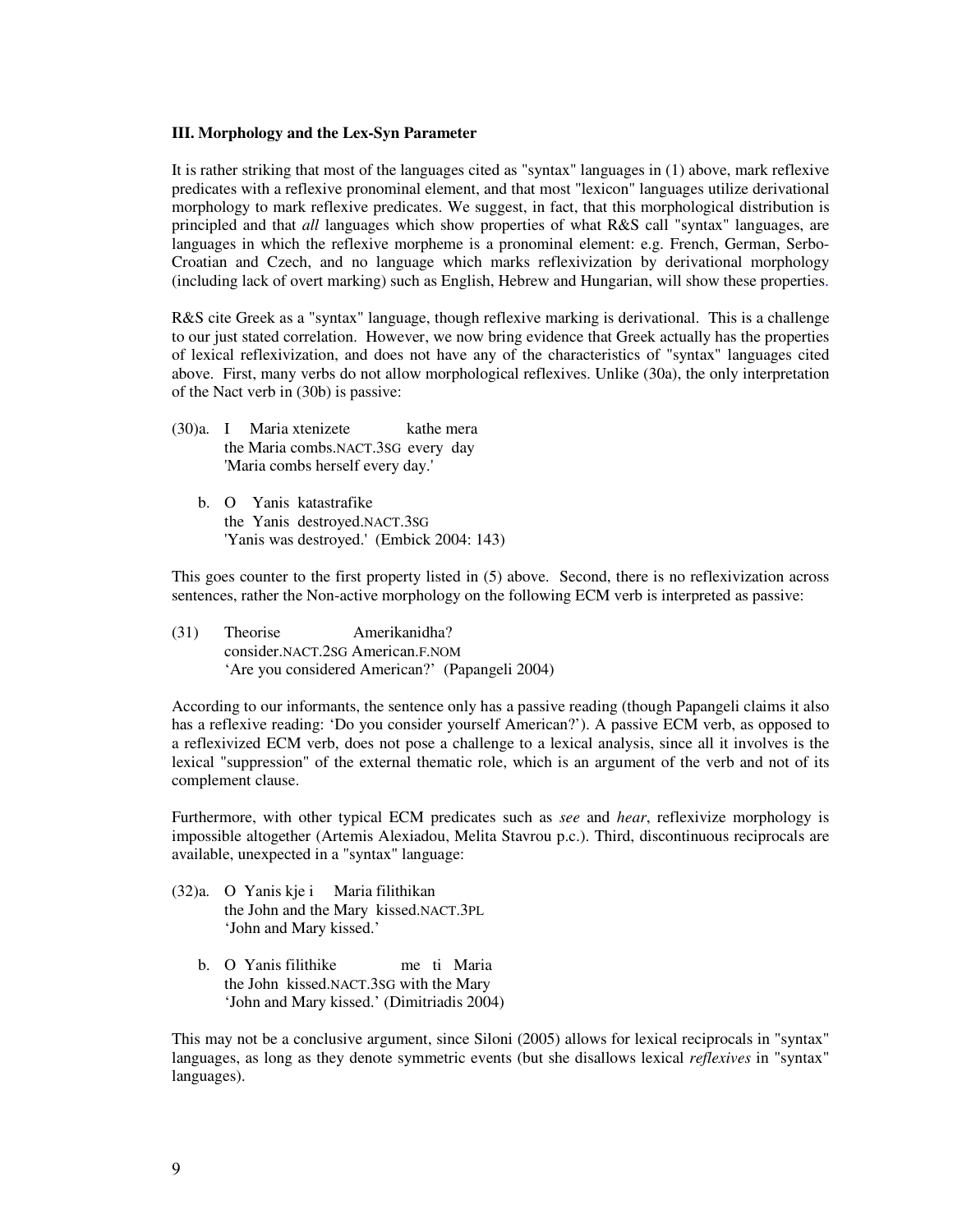Fourth, many plural Nact verbs allow only reflexive or only reciprocal readings, again unexpected in a "syntax" language (though it's true that some verbs, mainly body-care verbs such as *wash, comb* are ambiguous)

- (33)a. O Janis ke I Maria filithikan the John and the Mary kissed.NACT.3PL 'John and Mary kissed.' reciprocal only (Dimitriadis 2004)
	- b. jnorizomaste know.NACT.1PL 'We know each other.' reciprocal only (Papangeli 2004)

Fifth, reflexivization of the benefactor/recipient is not attested in Greek, though it is in typical "syntax" languages such as French: (Papangeli 2004)

- (34)a. Jean s'est acheté une voiture. Jean SE is bought a car 'Jean bought a car for himself.'
	- b. Jean s'est envoyé une lettre. Jean SE is sent a letter 'Jean sent a letter to himself.' (Reinhart and Siloni (51a&b)

It should be noted that reflexivization of an oblique argument is actually possible in "lexicon" languages as well (an example from Hebrew follows); the difference between the two kinds of languages seems to be that the "lexicon" languages don't allow a reflexivized verb to assign accusative case, whereas "syntax" ones do allow it, if the recipient is the reflexive. R&S do not explain this difference. In our framework, we would state that the lexical operation has as a side effect the removal of accusative case, but there is no reason why having a dative anaphor should affect the availability of accusative case.

- (35)a. dani laxaš le-dina sodot Dani whispered to-Dina secrets
	- b. dani ve dina hitlaxašu (\*sodot) Dani and Dina whispered-refl (\*secrets) 'Dani and Dina whispered (secrets) to each other.'

Once Greek is properly classified, the correlation between morphology and the lex-syn parameter is striking. This correlation between morphology and the setting of the parameter is a coincidence on the lex-syn account. However, if all cases of "syntactic" reflexivization are really instances of anaphoric binding, distinguished from lexical reflexivization, this pattern immediately follows. No language that we know has anaphors marked by derivational morphology.

The correlation between the type of reflexivization and the kind of morphology used is not surprising given the typological generalizations formulated in Haspelmath (1990:54). Reflexive pronouns are known to grammaticalize (they lose their syntactic scope, reduce phonologically and get incorporated to the verb) and then generalize to lexical reflexives, anticausative and passive.<sup>8</sup> However, there are

<sup>&</sup>lt;sup>8</sup> Examples include Russian, and probably Icelandic. In these languages, reflexive morphology of the verb is a historical descendant of reflexive pronouns (Anderson 1990). This results in the well-known paradoxical situation in which this derivational morphology is external to person, number and gender inflection. Yet these are probably best analyzed as lexical reflexivization, and not anaphora. For example, there is no reflexivization of ECM verbs in Russian; rather, as discussed for Greek above, the reflexive form of such verbs is interpreted as passive.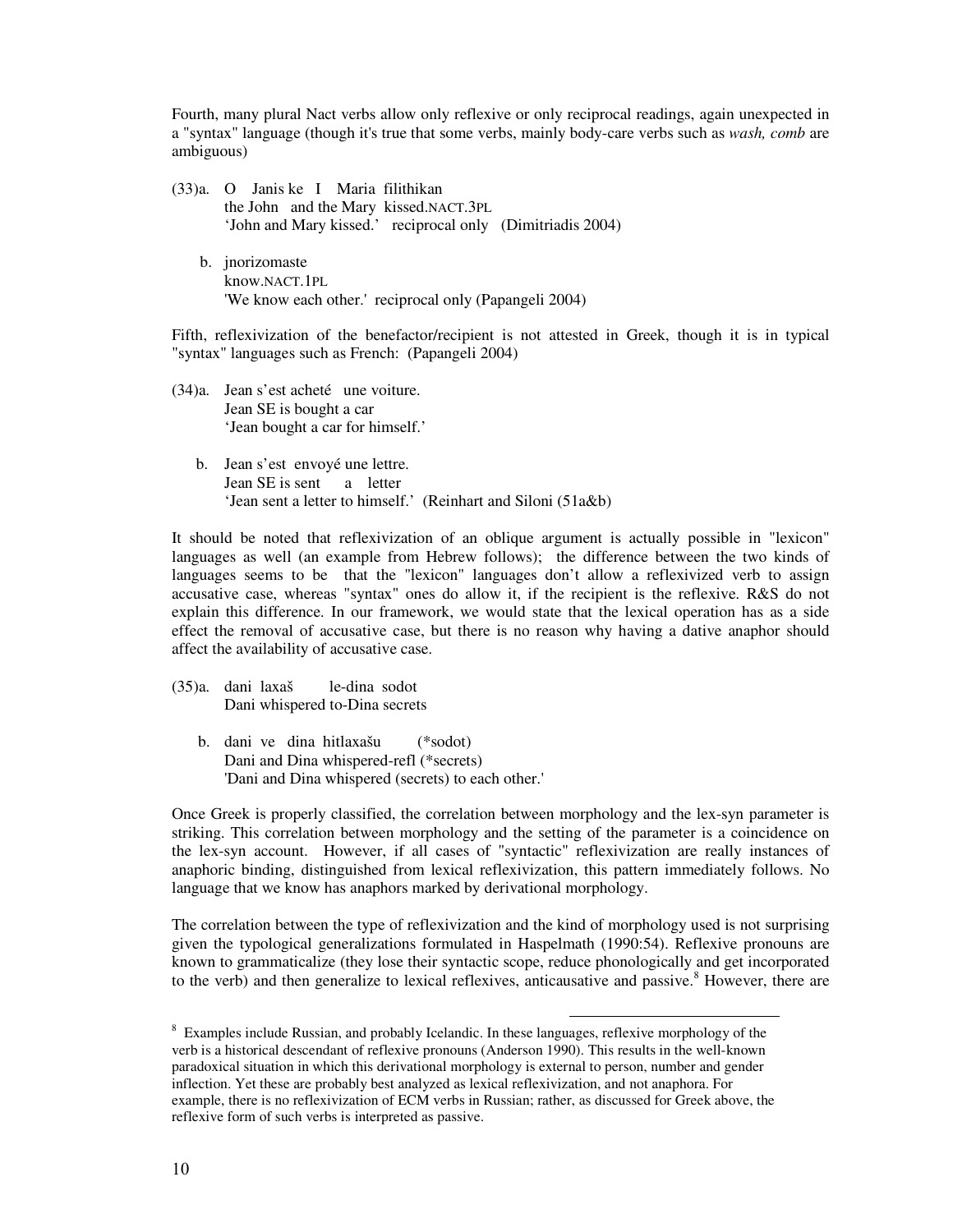no known examples of the opposite kind of change, in which a morpheme used for middle morphology gets extended and becomes an independent anaphor with syntactic distribution. Furthermore, Haspelmath points out that 'verbal reflexives that come from reflexive pronouns are not common outside of Indo-European (p.43)'. It is not surprising, therefore, that all "syntax" languages are from Romance, Slavic, Baltic and some Germanic languages. R&S's syntax setting for the lex-syn parameter is essentially crafted to account for this typologically rare state of affairs.

We have claimed that what makes French and other "syntax" languages special is the syncretism between the reflexive pronoun and the marker for lexical reflexivization. In fact, as we have shown, French *se* is also a marker of long distance anaphora. To complete our analysis of French, we show that French *se* can indeed mark lexical reflexivization.

### **IV. Evidence for lexical reflexivization/reciprocalization in French**

In languages of the world, it is common for there to be a special form of the verb to mark reflexivization for what might be called 'naturally reflexive' or 'introverted' actions, including naturally reciprocal verbs. The members of both sets vary from language to language, but typically include verbs such as *wash, dress, shave*, *comb, cover* and *defend* for reflexive verbs and *meet, fight, marry* for reciprocal verbs (Kemmer 1993, Haspelmath 2005). Crucially, these special verb forms do not apply to all situations to which the corresponding nonreflexive/nonreciprocal verb can apply when the agent and the patient argument are coreferential.

Consider reflexive examples from Hebrew:

(ii) Hann tel-st efnilegur

he consider-refl promising 'He is considered promising.'

**Not** 'He considers himself promising.' (Andrews 1990 (31b))

11

| (36)a.  | dani raxac et acmo<br>Dani washed himself<br>(appropriate also when Dani washes dirt off clothes still on him)                                                                              |  |  |
|---------|---------------------------------------------------------------------------------------------------------------------------------------------------------------------------------------------|--|--|
|         | b. dani hitraxec<br>Dani washed-refl<br>(not appropriate in the above situation)                                                                                                            |  |  |
| (37)a.  | dani gileax et acmo<br>Dani shaved himself<br>(appropriate also when Dani shaves his legs on the eve of a bike race)                                                                        |  |  |
| $b_{1}$ | dani hitgaleax<br>Dani shaved-refl<br>(not appropriate for the above situation)                                                                                                             |  |  |
| (38)a.  | dani tala et acmo al ha-gader<br>Dani hung himself on the fence<br>(appropriate also for suicide)                                                                                           |  |  |
|         | b. dani nitla<br>ha-gader<br>al<br>Dani hung-refl on (hung on to) the fence<br>(not appropriate for the above situation)                                                                    |  |  |
| (39)a.  | dani rašam et acmo 1-a-kurs<br>dani registered himself to the course (appropriate also when Dani is amnesiac and registers<br>someone to the course which he doesn't realize is he-himself) |  |  |
| (i)     | Eta programma schitaet-sja<br>samoj luchshej<br>consider-refl best one<br>this program<br>This program is considered to be the best one.' (Olga Kagan, p.c.)                                |  |  |
|         | The same is true to a large extent of Icelandic, as shown in Andrews 1990, contra Andrews 1982:                                                                                             |  |  |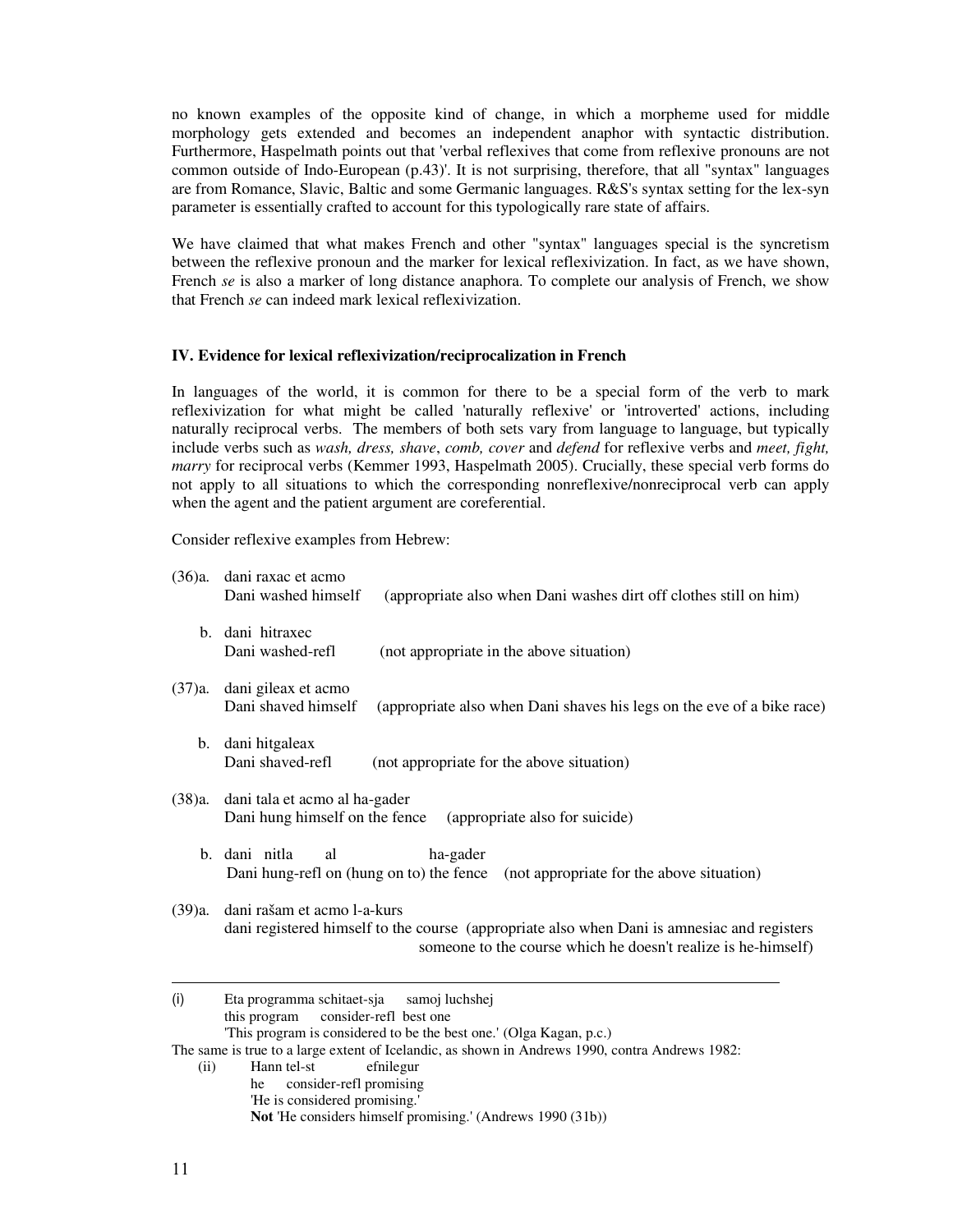# b. dani niršam l-a-kurs Dani registered-refl to the course (not appropriate for the above situation)

Even in R&S's theory, the locus for the derivation of related concepts is the lexicon. Since lexical reflexives are conceptually distinct from predicates with syntactic anaphors, to the extent that "syntax" languages have such concepts, they should be derived in the lexicon. Indeed, no principle prevents the derivation of reflexive predicates in the lexicon in a language such as French, other than the stipulated lex-syn parameter.

In principle, the verb  $+$  anaphor combination is available for all situations which are appropriately described by the reflexivized verb, while the lexical reflexive is semantically restricted, and not appropriate for all circumstances which are appropriate described by the verb + anaphor combination. Therefore, under normal circumstances in which the lexical reflexive is appropriate, the *elsewhere condition* (Kiparsky 1982), or alternatively, Grice's Maxim of Quantity (Grice 1975) forces the choice of the lexical reflexive, and only in other circumstances is the anaphor appropriate.

In French, the output of lexical reflexivization/reciprocalization with naturally reflexive/reciprocal verbs and the same verbs with syntactic anaphors are morphologically identical. That is, a sentence such as  $(40)$  is ambiguous.

(40) Marie and Jean se sont embrassés Marie and Jean SE were kissed 'Marie and Jean kissed each other.'/ 'Marie and Jean kissed.'

This sentence can be analyzed as having a regular verb and an anaphor or a reflexivized verb. However, we claim that in a situation of mutual kissing, the situation described by the lexical reflexive *hitnašek* in Hebrew, the sentence would contain a lexical reflexive, while in a nonprototypical kissing situation, such as one in which John kissed Mary and then Mary kissed John, the sentence contains *se* as a syntactic anaphor. This would be true for all the cases where the reflexivized verb has a more restricted reading, as in (36-39) above.

Likewise, (41) is ambiguous between the lexical and anaphoric reading.

(41) Jean se rase Jean SE shaves 'Jean shaves himself.'/ 'Jean shaves.'

Because sentences like (40-41) are ambiguous, probing the existence of lexical reflexivization in lexical reflexives in addition to anaphors is difficult. However, we claim that it is possible to show that even in French, in situations that are appropriately described by a lexical reflexive, the verb+ *se* combination shows properties of being a reflexivized verb.

In (28) above, we pointed out that with a verb like *tuer* 'kill', the reciprocal can scope over a higher verb. If we contrast *se tuer* 'kill each other', which is not a naturally reflexive predicate with *s'embrasser* 'kiss', which is, we find that in (42) the embedded reciprocal reading is the most salient interpretation.

(42) Jean et Marie veulent s'embrasser Jean and Marie want SE kiss 'Jean and Marie want to kiss.'

While this sentence can also mean Jean and Marie each wants to kiss the other, this reading is much less salient than the reading associated with the lexical reciprocal. The important point is that the lexical one doesn't have wide scope. Thus lexical reflexives can be distinguished from the anaphoric case we discussed above in (26), where the anaphor can scope over a higher verb.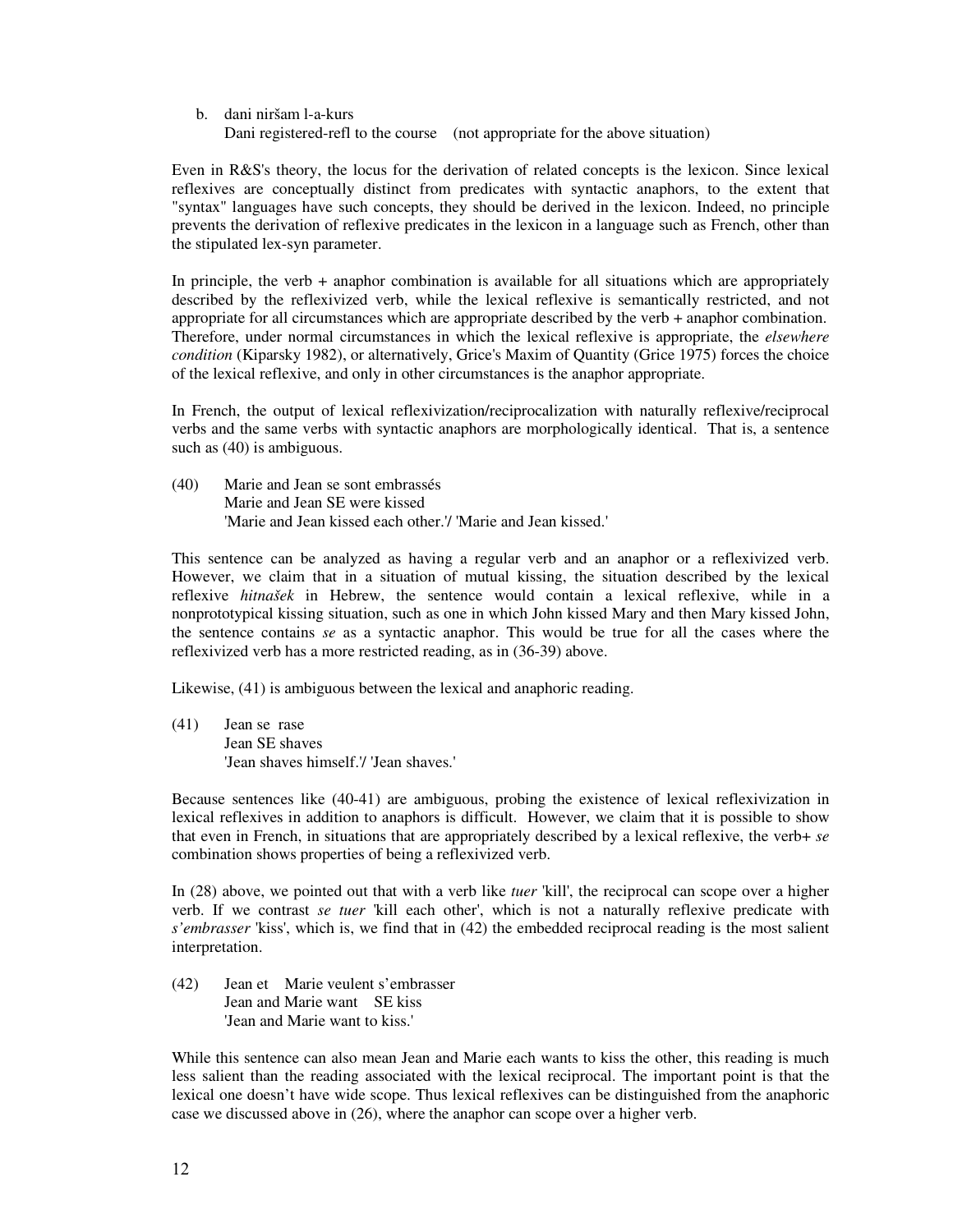We now bring further evidence for lexical reflexives/reciprocals in French. In all the cases below, we find that verb + *se* combinations behave differently when the event denoted is a naturally reflexive event and when it is not. In the former cases, the syntactic behavior is similar to the behavior of inherent reflexives (i.e. verbs such as *s'évanouir* 'faint', *se repentir* 'repent', which do not have a transitive counterpart) and derived unaccusatives, which are lexically derived even on R&S's analysis.

In (43), we find examples of unaccusatives (a-b) and inherent reflexives (c-d) which do not require *se* under causativization, though *se* is required when the verbs are not embedded under a causative. The examples are all attested examples from texts found in web searches.

- (43)a. Le même principe vaut lorsqu'une cantatrice **fait briser** un verre au seul son de sa voix 'The principle applies when a singer **makes** a glass **break** by the sound of her voice'
	- b. le brouillard **fait humidifier** la surface de la terre 'the fog **makes** the surface of the earth **humidify**'
	- c. Parfois il parle de la mort qui **fait repentir** 'Sometimes he speaks of death which **makes repent**'
	- d. La vue du sang me **fait évanouir** 'The sight of blood **makes** me **faint**'

We find the same pattern with natural reflexives and reciprocals (all attested examples). As with the unaccusative and inherently reflexive verbs above, the naturally reflexive (a,b) and naturally reciprocal verbs (c,d) below are causativized without *se*, though they clearly require *se* otherwise:

- (44)a. …prépare leur souper, fait les devoirs avec les petits, fait la vaiselle, vide le lave-vaiselle, fait jouer les petits dehors, **fait laver** les petits '(I) prepare their dinner, do homework with the kids, do the dishes, empty the dish-washer, make the kids play outside, **make** the kids **wash**'
	- b. La Poste **fait habiller** ses employés avec des tee-shirts 'The post-office **makes** its employees **dress** in t-shirts'
	- c. Depuis sa création en 2004, ce site a **fait rencontrer** de plus en plus d'hommes et femmes à travers le monde 'Since its creation in 2004, this site has **made** more and more men and women **meet** across the world.'
	- d. Nos moments préférés, c'est quand Sylvia **fait embrasser** le père et le fils et quand le père danse. 'Our favorite moments are when Sylvia **makes** the father and the son **kiss**, and when the father danses.'

(d) can only be interpreted as involving mutual kissing and not sequential kissing, as expected if this is reflexivization and not anaphoric binding.

Crucially, these contrast with nonlexical reflexives, which do not maintain the reflexive reading without the *se* under causativization:

(45)a. Jean a fait reconnaitre Paul et Marie Jean has made recognize Paul and Marie. 'Jean had Paul and Marie recognized.' (not reflexive/reciprocal)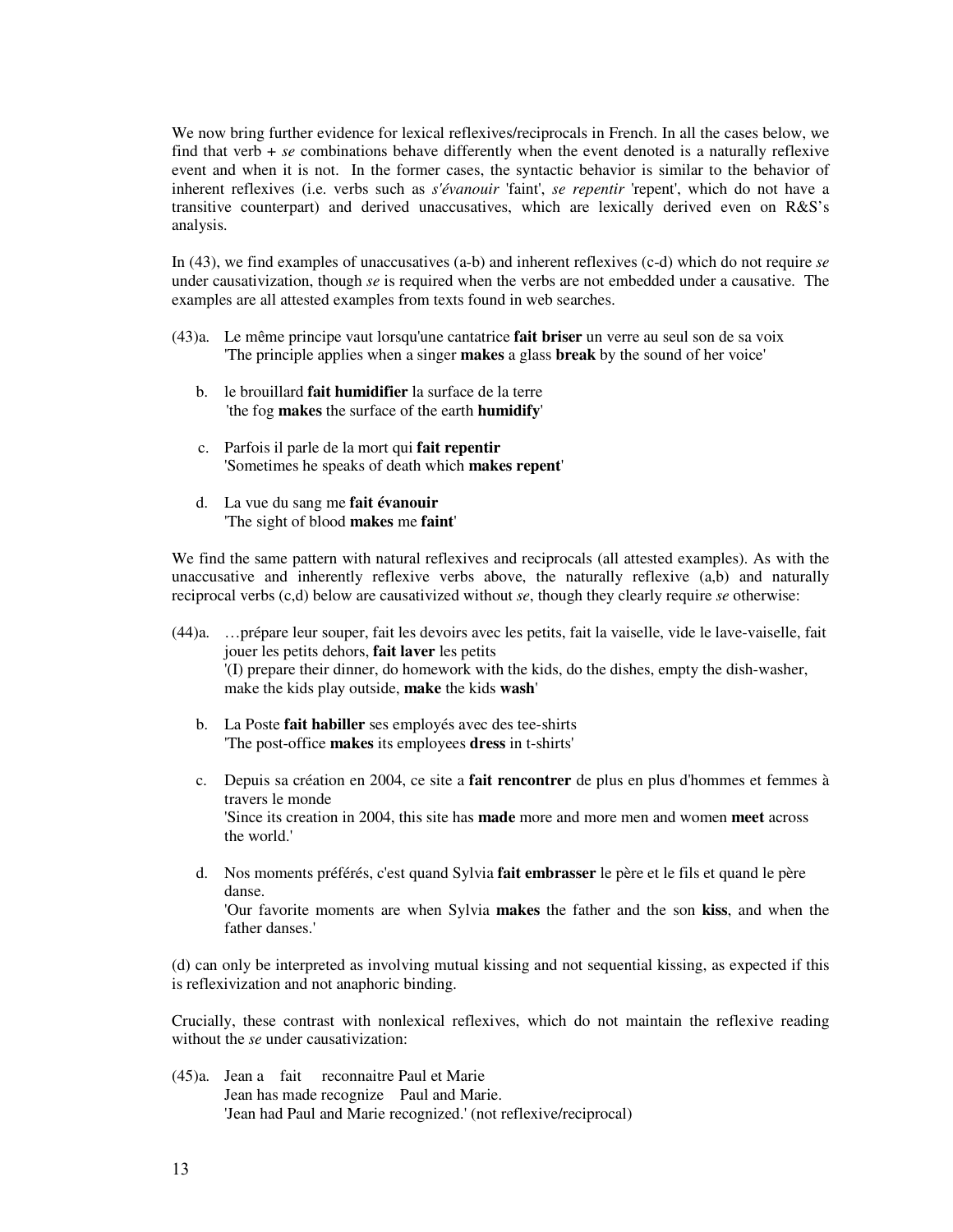b. Jean a fait tuer Paul Jean has make kill Paul 'Jean had Paul killed.' (not reflexive)

Another indication of lexical reflexivization in French comes from the fact that the interpretation of *s'habiller* 'dress' and other predicates which are natural reflexives is different from the interpretation verb+anaphor like *se tuer* 'kill oneself/each other', and the interpretation of the former is just like the interpretation of reflexives in "lexicon" languages. So, while Hebrew *lehistaper* 'cut-hair-refl' can be used when someone other than the referent of the theme argument does the haircutting, the same is true for French *se coiffer* 'do-hair-refl', but crucially not for *se tuer* or *se dessiner.*

- (46) Quand Marie se coiffe chez Vidal Sasson, elle ne se coiffe pas elle-même when Marie SE do-hair at VS she NEG SE do-hair herself 'When Marie does her hair at Vidal Sasson, she does not do her hair herself.'
- (47) Quand Marie se dessine dans le studio de Jean Louis David, elle ne se dessine pas elle-même when Marie SE draw in the studio of JLD she NEG SE draw herself 'When Marie draws herself in the studio of Jean Louis David, she does not draw herself.'

The latter, but not the former, is contradictory.

Finally, nominalization of both anticausatives and naturally reflexive/reciprocal verbs is possible (both without *se*) since these are lexical operations (this contrasts with the impossibility of deriving reflexive/reciprocal nominals when *se* is an anaphor, which we mentioned in section II above):

### (48) ANTICAUSATIVE

| Mes pieds se sont engourdis |  | engourdissement |
|-----------------------------|--|-----------------|
| my legs SE were become-numb |  | numbing         |
| 'My legs became numb.'      |  |                 |

### (49) NATURALLY REFLEXIVE

- a.i Paul vante sa marchandise Paul brags his goods 'Paul brags about his goods.'
- ii Paul se vante vantardise Paul SE brags bragging 'Paul brags.'
- b.i Elle a recueilli les documents she has collected the documents 'She collected the documents.'
	- ii Elle est allée se recueillir au couvent recueillement she is gone SE collect in-the monasterry meditation 'She went to meditate in the monastery.'

## (50) NATURALLY RECIPROCAL

 a. Paul entend bien l'Anglais Paul understand well English 'Paul understands English well.'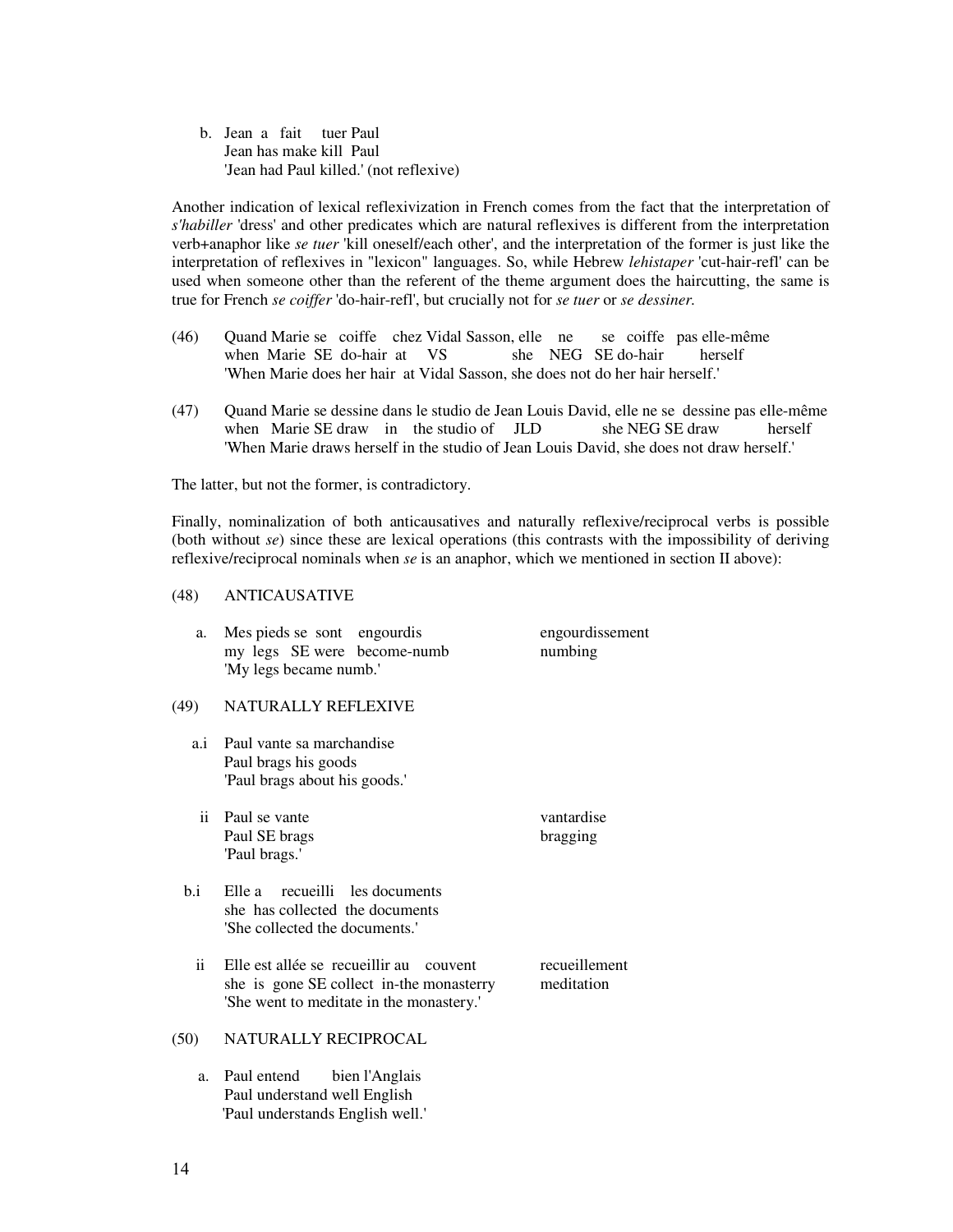|  | b. Paul et Marie s'entendent bien | entente   |
|--|-----------------------------------|-----------|
|  | Paul and Marie SE understand well | agreement |
|  | 'Paul and Marie get along well.'  |           |

Summarizing, we find that the syntactic behavior of verb + *se* combinations differs when the denoted event is a naturally reflexive one and when it isn't. The syntactic behavior in the former case is similar to *se* with unaccusatives and inherent reflexives, which are, by all accounts, lexical. We have thus found evidence for the existence of lexical reflexiviation even in a "syntax" language such as French.

The existence of lexical reflexivization in "syntax" languages weakens the lex-syn approach considerably, since we have already shown above that the anaphoric approach is actually superior for the purported cases on non-lexical reflexivization. All that remains at this point in favor of the lex-syn approach is the argument, considered conclusive since Grimshaw (1981), that reflexive predicates pattern with intransitive rather than transitive verbs in a variety of constructions. In the same constructions, verbs with nonreflexives pronominal clitics pattern like transitives. This is unexpected if *se* is an anaphor. We now turn to reconsider this line of argumentation as well.

## **V. French reflexives as intransitives**

The idea that French *se* should be analyzed differently from pronominal clitics like *le* dates to Kayne's (1975) classic study of French. Grimshaw (1981) interprets these differences as indicating that verbs with *se* behave as if they are syntactically intransitive, unlike corresponding verbs with *le*. She concludes that French *se* should not be analyzed as a reflexive argument subject to anaphoric binding.

In the causative construction, the subject of the embedded reflexive verb is assigned accusative case (52a), parallel to intransitive verbs such as in (51a), rather than dative case, like the subjects of transitive verbs, as demonstrated (51b) and (52b):

- (51)a. Il a fait partir (\*à) son amie. he has made leave (\*to) his friend 'He had his friend leave.'
	- b. Il fera boire un peu de vin \*(à) son enfant. He will-make drink a little of wine  $*($  to) his child 'He'll have his child drink a little wine.' (Kayne 1975: 203)
- $(52)a$ . La crainte du scandale a fait se<sub>i</sub> tuer (\*au)/ le frère<sub>i</sub> du juge the frear of scandal has made SE kill (\*to) the brother of-the judge 'Fear of scandal made the judge's brother kill himself.'
	- b. Elle le<sub>i</sub> fera boire  $*(\lambda)$  son enfant<sub>k</sub> she it will-make drink \*(to) her child 'She'll have her child drink it.' (Kayne 1975: 407)

In order to account for this, while maintaining the analysis of *se* as an anaphor, we suggest that French clitics such as *le*, *se* can share their Case with a coindexed argument, and therefore accusative Case is available to the causee argument which is coindexed with *se* in (52a) above, but not to the causee in (52b), which is not coindexed with the clitic. We have already seen above that *se* shares Case with *lui-même*, see again below in (53a). *le* shares Case with a clitic-doubled pronoun (53b):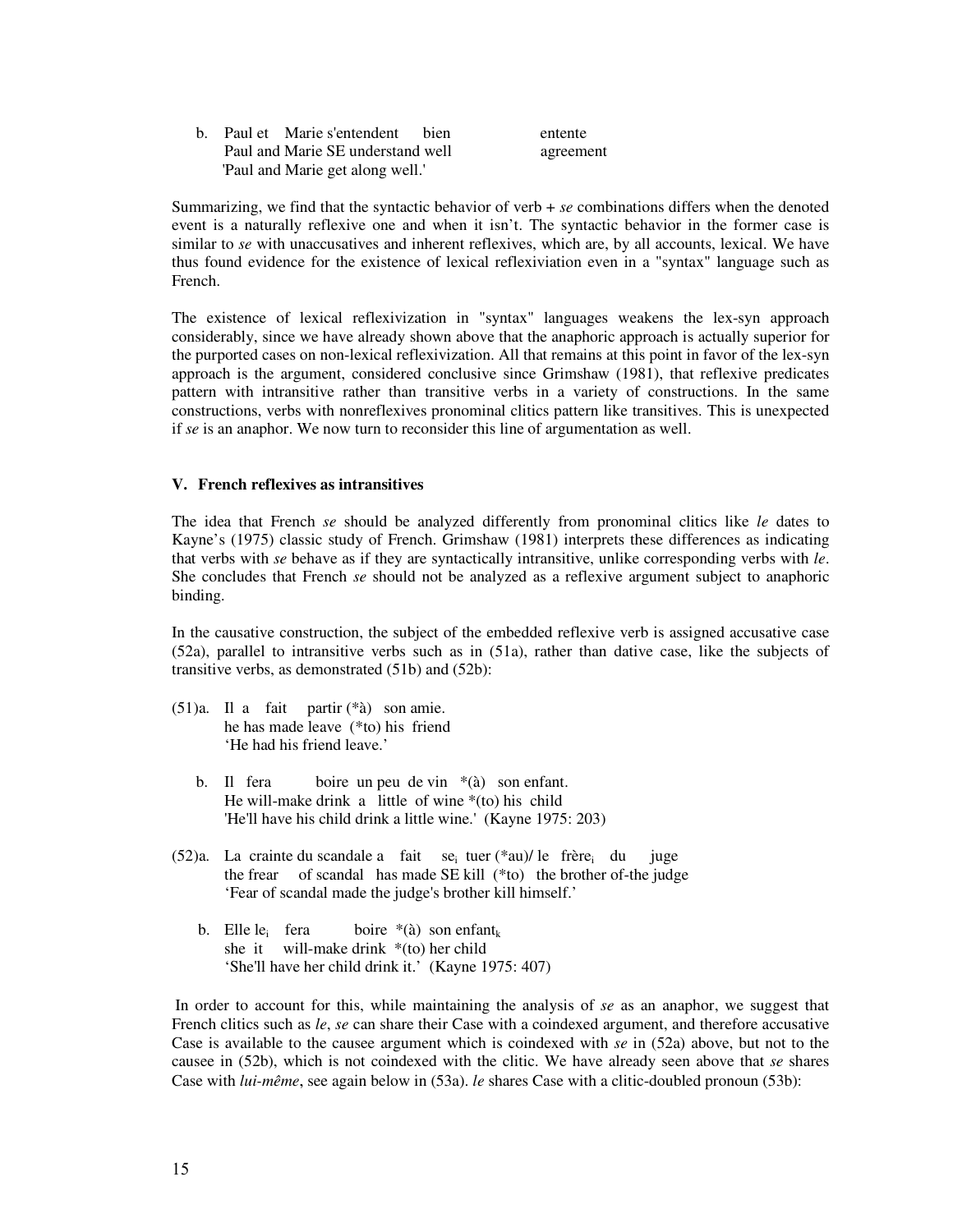(53)a. Jean-Pierre se rase lui-même JP SE shaves himself

 b. Jean la connaît elle Jean her knows her (Kayne 2000a: (12))

Kayne (1975) also argues that in the presentational construction (*there* sentences), a verb with s*e* is acceptable, but not a verb with *le*:

- (54)a. ? Il s'est dénoncé trois mille hommes ce mois-ci there SE is denounced three thousand men this month 'Three thousand men denounced themselves this month.'
	- b. \* Il les a dénoncés trois mille hommes ce mois-ci. there them has denounced three thousand men this month 'Three thousand men denounced them this month.' (Kayne 1975: 381)

First note that neither of these sentences is considered very good; the first is marked with a question mark (as in Dobrovie-Sorin 2007 and others). Some of our informants claim these are ungrammatical altogether. The difference in unacceptability may be attributed to the presentational function of the construction: the construction is meant to introduce a new referent onto the scene and thus improves with *se* because the two arguments are coreferential, and hence only one referent is really introduced in the sentence.

Another reason which has hindered the analysis of French *se* as a reflexive clitic subject to anaphoric binding comes from putative generalizations about the morphological form of anaphors crosslinguistically. Reinhart and Reuland (1993) and R&S, among others, claim that morphologically simplex anaphors cannot be locally-bound, and are normally allowed only in long-distance contexts. This militates against treating French *se* as an anaphor which can be locally bound.

However, Haspelmath (2005) offers the following generalization instead:

If a language has different reflexive pronouns in local contexts and long-distance contexts, the local reflexive pronoun is at least as complex phonologically as the long-distance reflexive. (Haspelmath 2005:17)

In fact, Haspelmath provides examples of other languages in which reflexive pronouns in local contexts are simple. We, therefore, do not consider the morphological simplicity of *se* an obstacle to analysing it as a locally-bound anaphor.

A reason offered for the fact that long distance anaphors must be simplex (Cole, Hermon and Huang 2000) is that they are assumed to undergo head-movement at LF from their clause to the inflectional head of their antecedent's clause, to satisfy locality. The same head-movement is relevant to the formation of lexical reflexives, which might explain why long distance anaphors are also expected to function as lexical reflexivizers.

In a language with a morphological distinction between long-distance and local anaphors (SE and SELF anaphors in the terminology of Reinhart &Reuland), such as Dutch and Danish, naturally reflexive verbs are formed with SE anaphor. Danish, for example, has a contrast between *sig* and *sig selv. sig* cannot normally be locally bound, similar *zich* in Dutch (20-21 above): (The data is from Erteschik-Shir 1997 and Jakubowicz 1994.)

(55)a. Ida kritiserer sig selv / \* sig *local binding: SELF anaphor*  Ida criticizes herself SE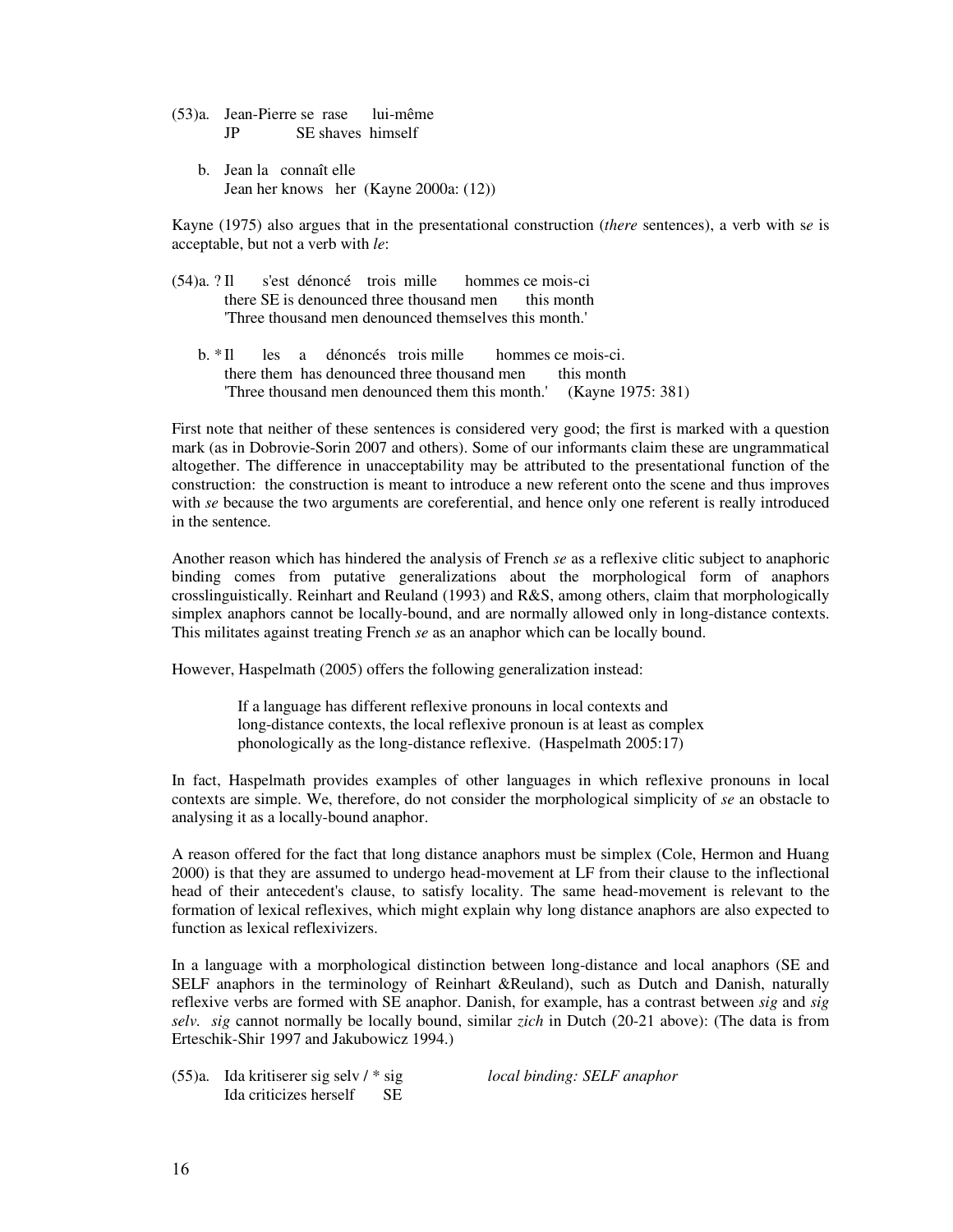b. Ida bad mig om at kritisere sig *non-local binding: SE anaphor*  Ida asked me about to criticize SE 'Ida asked me to criticize her.'

Yet, with naturally reflexive verbs, the binding of *sig* can be local:

| (56) | Ida klæder sig på | naturally reflexive verb |
|------|-------------------|--------------------------|
|      | Ida dresses SE on |                          |

As we saw above in (16) – (17), French *se* reveals interpretive properties of a SE anaphor. One difference between French *se* and Danish *sig* is in the defective distribution of *se*. *sig* can appear in object position, but *se* cannot:

 $(57)$  \* On<sub>i</sub> ne doit pas dire aux gens de se<sub>i</sub> donner de l'argent One NEG should say to people to SE give money 'One shouldn't say to people to give money to oneself.' (Pica 1992: 81(6a))

We attribute the defective distribution of *se* as a SE anaphor to its being a clitic. The reason that *sig* can function as a SE anaphor in a wider variety of environments, i.e. in clauses which have not necessarily undergone restructuring, is that unlike French *se,* it does not cliticize to its host (and can thus move in LF to the higher clause, to satisfy locality relation to its antecedent). To see the clitic status of *se* in contrast to the independent status of *sig*, note that where the verb fronts in questions, *se* fronts with it, but not *sig*:

| $(58)a$ . Pourquoi se cachent-ils?<br>why SE hide they           | French |
|------------------------------------------------------------------|--------|
| b. Hvor vasker børnene<br>$\sin 2$<br>where wash the-children SE | Danish |

Another indication of its clitic status, as noted by Kayne 1975, is that *se* cannot be dropped from coordinated verbs. In Danish, *sig* can be dropped in coordinated structures:

- (59)a. Avant de sortir, Marie s'habille et \*(se) peigne Before going out, Marie se dresses and \*(SE) combs
	- b. Ida klæder (sig) og reder sig omhyggeligt Ida dresses (SE) and combs SE carefully

The clitic-nature of French *se* in contrast to Danish *sig* (and Dutch *zich*) is also implicated in the switch of the auxiliary selected by past participles from *have* (with transitive verbs) to *be* (with reflexive verbs) in French, (60a), but not in Danish, (60b):

- (60)a. Marie **a** habillé l'enfant/ Marie s'**est** habillée Mary **has** dressed the child/ Mary SE **is** dressed 'Mary has dressed the child.'/'Mary has dressed.'
	- b. Marie **har** klædt barnet på / Marie **har** klædt sig på Mary **has** dressed child+the on/ Mary **has** dressed SE on 'Mary has dressed the child.'/'Mary has dressed.'

R&S presuppose that the switch from *have* to *be* signals the workings of reflexivization, rather than anaphora. However, the setting of the lex-syn parameter clearly does not make the appropriate correlations, since German, which is a "syntax" language, actually patterns in this regard with Dutch (a "lexicon" language), and not with French. However, there is another explanation for the contrast in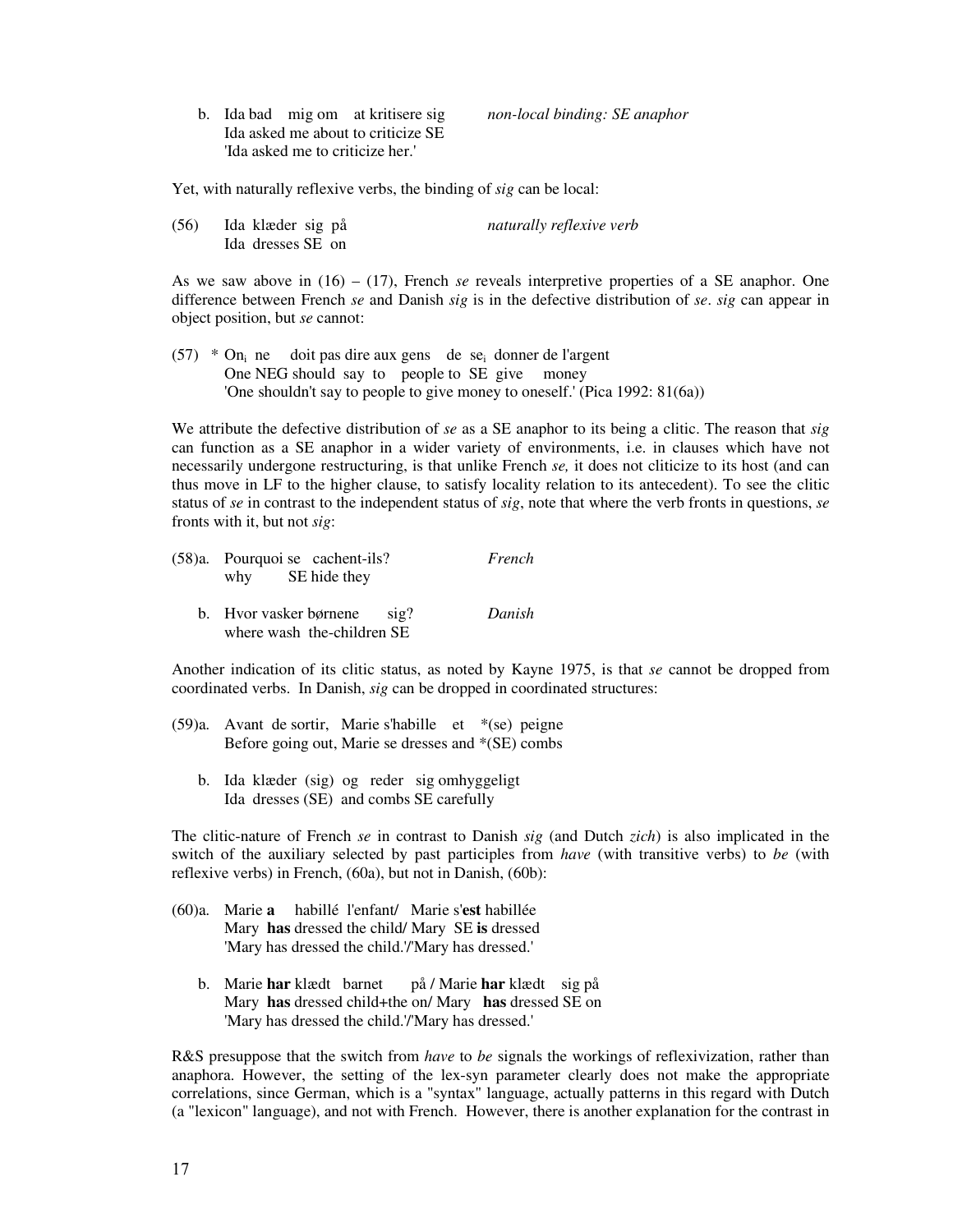(60). Kayne (2000c) suggests that the underlying form of the auxiliary in all cases is actually *be*. The specifier of *be* is an A-bar position, and the switch from *be* to *have,* which has an A-spec, comes from the need to enable the raising of the participle's subject to that position. However, it is also possible for *be* itself to acquire an A-spec through the cliticization of an anaphor coindexed with the subject, thus obviating the switch to *have.* This latter strategy is possible in French, since *se* is a clitic, but not in Danish or Dutch, where *sig* and *zich* are not clitics (Kayne 200c: 118).

### **VI. Conclusion**

In this paper, we have argued that reflexivization as a valence changing operation on θ-roles applies uniformly in the lexicon. Purported "syntax" languages, in which this operation applies in the syntax, are in fact languages in which there is a syncretism between a SELF anaphor and the marker of lexical reflexivization. There seems to be little reason to construct a theory which extends the domain of application of reflexivization and other valence changing operations in order to accommodate this accidental syncretism.

We have seen that languages which mark lexical reflexivization by an anaphor utilize a SE anaphor for this purpose (Dutch and Danish). French *se*, which is an anaphor used for lexical reflexivization, would thus be expected to be a SE anaphor. We have indeed uncovered evidence which points in this direction. Accordingly, *se* in fact fulfills three 'reflexivizing' functions: in addition to being a marker of lexical reflexivization and a SELF anaphor, it also functions as a SE anaphor.

In "syntax" languages such as French, many sentences are ambiguous between a reading with an anaphor and a reading with a lexical reflexive. While it is difficult to probe the existence of the two reading, because in general, sentences with lexical reflexives have readings which are in principle compatible with anaphors as well, nonetheless, we have shown that under particular circumstances it is possible to distinguish the lexical reflexive reading from the anaphoric reading and that sentences with lexical reflexives have different properties from sentences with anaphors.

We expect that a more careful scrutiny of other valence changing operations, such as the ones involved in the formation of passives, middles and impersonals, will yield the same results, namely, that there is no evidence for the same operation applying to two components of the grammar.

#### **Acknowledgments:**

We would like to thank the audience of IATL 23, and the people who have helped us with data and advice: Artemis Alexiadou, Tanya Benchetrit, Nora Boneh, Denis Bouchard, Martin Everaert, Noam Faust, Olga Kagan, Beth Levin, Jean Lowenstamm, Ivy Sichel, Nomi Shir, Melita Stavrou, Matthew Whelpton.

### **References**

- Anderson, Steven. 1990. The grammar of Icelandic verbs in –st. In *Syntax and Semantics 24: Modern Icelandic Syntax*. ed. by Joan Maling and Annie Zaenen. New York: Academic Press. 234- 273.
- Andrews, Avery. 1982. The representation of case in Modern Icelandic. In *The Mental Representation of Grammatical Relations.* Ed. by Joan Bresnan. Cambridge: MIT Press. 427- 503.
- \_\_\_\_\_\_ 1990. Case structures and control in Modern Icelandic. In *Syntax and Semantics 24: Modern Icelandic Syntax*. ed. by Joan Maling and Annie Zaenen. New York: Academic Press. 187- 234.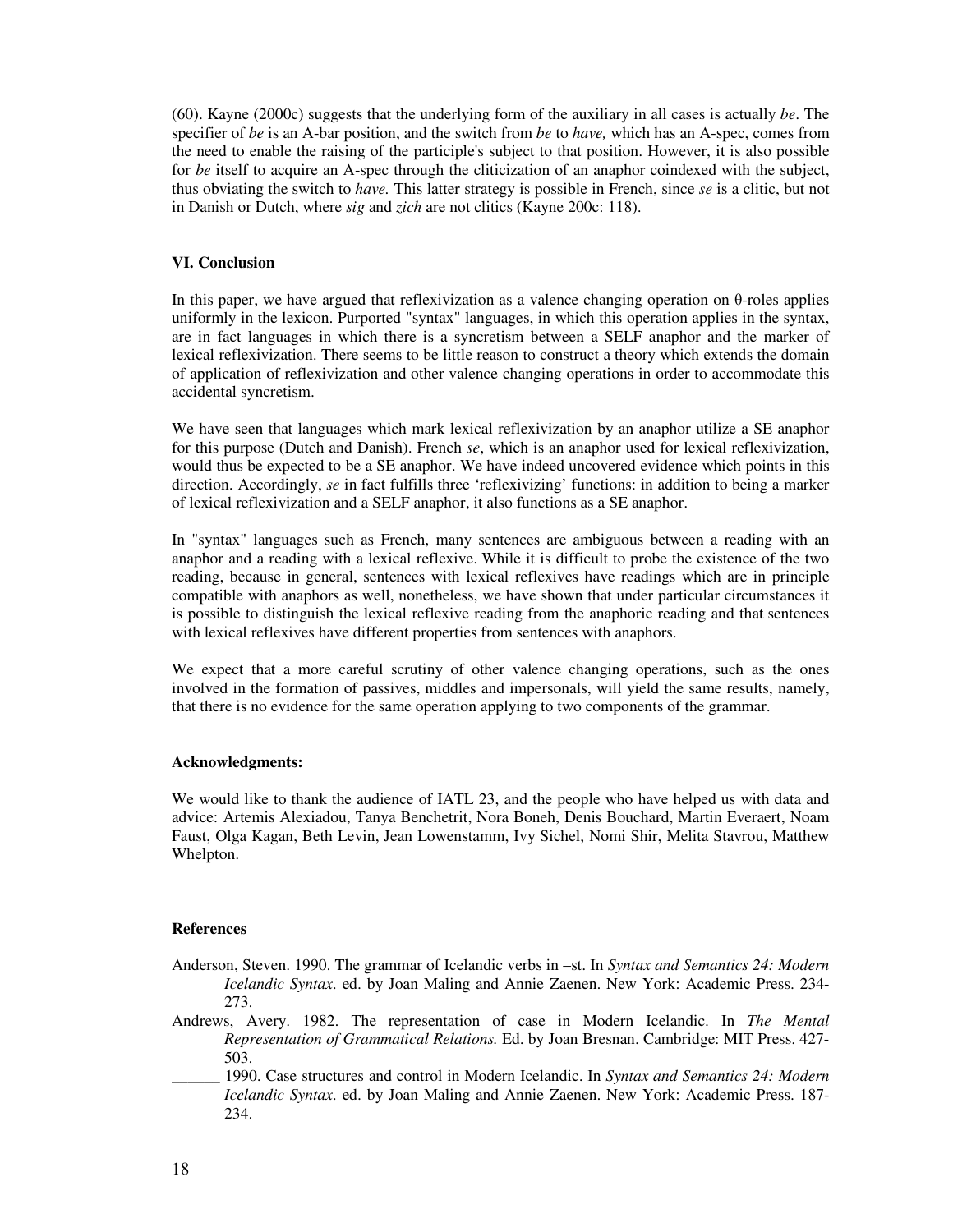Bouchard, Denis. 1984. *On the Content of Empty Categories.* Foris, Dordrecht.

Burzio, Luigi. 1986. *Italian Syntax.* Dordrecht: Reidel

Cole, Peter, Gabriella Hermon and James Huang. 2000. Long distance reflexives: the state of the art. in *Long Distance Reflexives*, ed. Peter Cole, Gabriella Hermon and James C.T. Huang, *Syntax and Semantics* 33, New York: Academic Press,.

Déchaine, Rose-Marie and Martina Witschko. 2002. Decomposing Pronouns. *Linguistic Inquiry* 33 Dimitriadis, Alexis. 2004. Discontinuous reciprocals. ms.

Dobrovie-Sorin, Carmen. 2007. Se-si type anaphors. ms.

- Doron, Edit. 1999. Semitic templates as representation of argument structure. *Texas Linguistic Forum: Proceedings of the TLS 1999 Conference on Perspectives on Argument Structure,*  University of Texas at Austin.
- \_\_\_\_\_\_ 2003. Agency and Voice: The Semantics of the Semitic Templates'. *Natural Language Semantics* 11. 1-67
- Embick, David. 1998. Voice systems and the syntax-morphology interface. *MIT Working Papers in Linguistics* 32: 41-72.

\_\_\_\_\_\_ 2004. Unaccusative syntax and verbal alternations. In A. Alexiadou, E. Anagnostopoulou and M. Everaert (eds.) *The Unaccusativity Puzzle.* Oxford. 137-158.

Erteschik-Shir, Nomi. 1997. *The Dynamics of Focus Structure.* Cambridge University Press.

Everaert, Martin. 1986. *The Syntax of Reflexivization.* Dordrecht: Foris.

- Grice, H.P. 1975. Logic and Conversation. In D. Davidson and G. Harman (eds.) *Syntax and Semantics Vol. 3 Speech Acts.* 41-58.
- Grimshaw, Jane. 1981. On the lexical representation of Romance reflexivie clitics. In *The Mental Representation of Grammatical Relations.* Ed. by Joan Bresnan. Cambridge: MIT Press. 87- 148.
- Haspelmath, Martin. 1990. The grammaticization of passive morphology, *Studies in Language* 14.1, 25-72.
- \_\_\_\_\_\_ 2005. A frequentist explanation of some universals of reflexive marking. ms. Max-Planck-Institut für evolutionäre Anthropologie.
- Higginbotham, James. 1985. On Semantics. *Linguistic Inquiry* 16: 547-93.
- Horvath, Julia and Tal Siloni. 2006. Adjectival Passives: Active Lexicon. ms TAU.
- Jackendoff, Ray. 1992. Mme Tussaud meets the binding theory. *Natural Language and Linguistic Theroy* 10: 1-31.
- Jakubowicz, Celia. 1994. On the morphological specification of reflexives: implications for acquisition. *NELS* 24: 205-219.

Kayne, Richard. 1975. *French Syntax.* Cambridge, Mass: MIT Press.

- \_\_\_\_\_ 2000a. A note on clitic doubling in French. in *Parameters and Universals.* Oxford.
- \_\_\_\_\_ 2000b. Person morphemes and reflexives in Italian, French, and related languages. in *Parameters and Universals.* Oxford
- \_\_\_\_\_ 2000c. Towards a modular theory of auxiliary selection. in *Parameters and Universals.* Oxford
- Kemmer, Suzanne. 1993. *The Middle Voice.* Amsterdam. John Benjamins Publishing Co.

Koster, Jan and Eric Reuland (eds). 1991. *Long Distance Anaphora.* Cambridge: CUP.

Kratzer, Angelika. 1994. The Event Argument and the Semantics of Voice. ms UMass.

Labelle, Marie. 2007. The French Reflexive and Reciprocal *se*. ms.

Lidz, Jeffrey. 2001. Condition R. *Linguistic Inquiry* 32: 123-140.

- Papangeli, Dimitra. 2004. The Morphosyntax of Argument Realization: Greek Argument Structure and the Lexicon-Syntax Interface. Ph.D Diss.
- Pica, Pierre. 1991. On the interaction between antecedent-government and binding: the case of longdistance reflexivization. In Jan Koster and Eric Reuland (eds.). 119-135.
- Reinhart, Tanya. 2002. The Theta System an overview. *Theoretical Linguistics* 28.3: 229-290.

Reinhart, Tanya and Eric Reuland. 3003. Reflexivity. *Linguistic Inquiry* 24: 657-720c.

- Reinhart, Tanya and Tal Siloni. 2005. The Lexicon-Syntax Parameter: Reflexivization and Other Arity Operations. *Linguistic Inquiry* 36: 389-436.
- Siloni, Tal. 2001. Reciprocal Verbs. *Proceedings of IATL* 17.